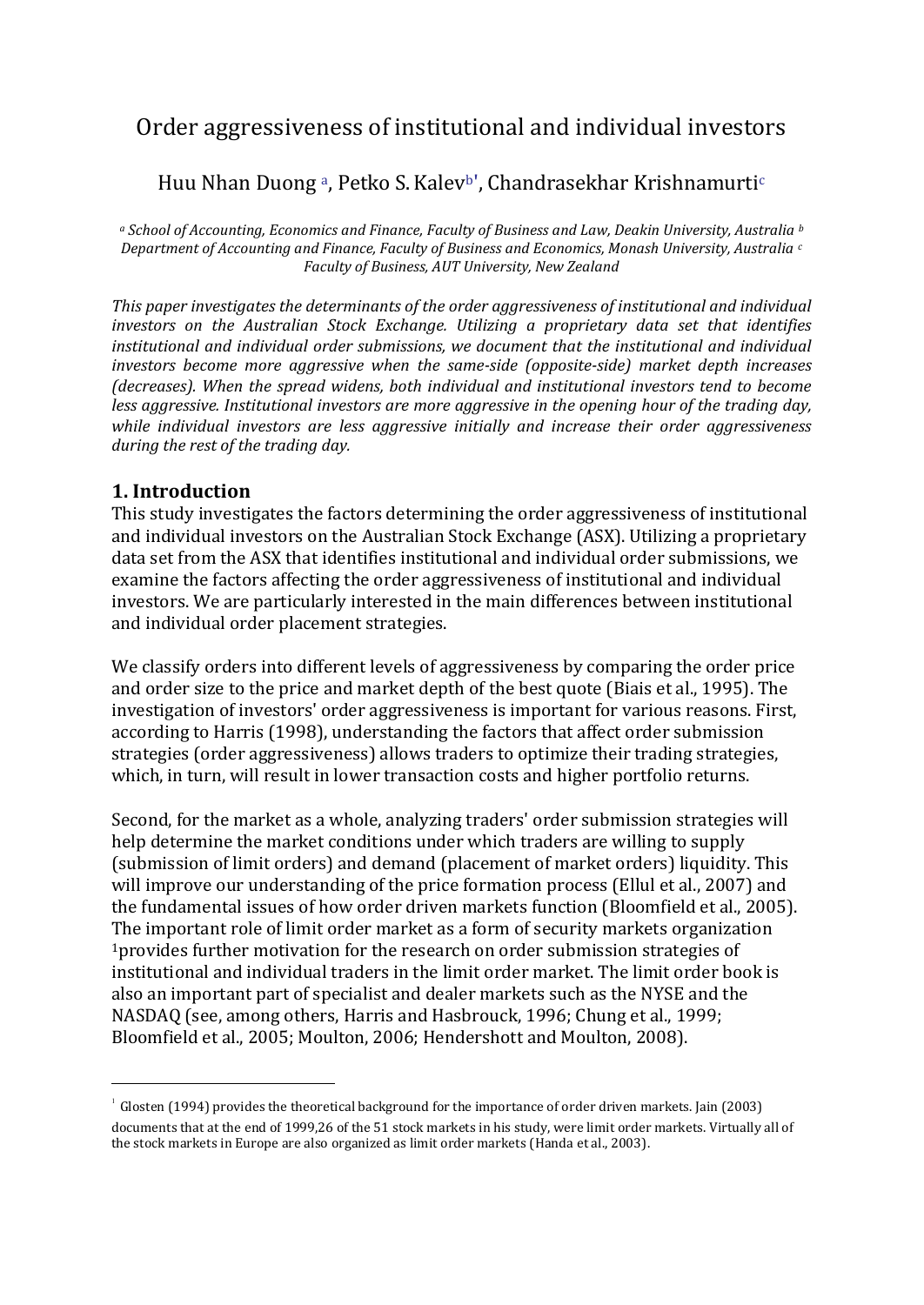Prior literature often relies on the trade-off between the costs and benefits of using market and limit orders to explain the investors' order choice decision. The advantage of using market orders is the immediacy of the order execution, but it comes with the cost of paying higher execution prices. In contrast, limit orders provide price improvement over market orders, but are associated with the risk of non-execution.

Moreover, since the limit price is fixed over time and monitoring might be costly, limit orders can become mispriced and thus may be executed at an unfavorable price. This is often referred to in the literature as the risk of being "picked-off" or "picking-off' risk.<sup>2</sup> Developing a one-tick dynamic model of a limit order market without asymmetric information, [Parlour \(1998\)](#page-17-0) highlights that the decision to submit a market order or a limit order depends critically on the market depth on either side of the order book. Since this is a one-tick model, traders can submit a market order, can place a limit order which has lower time priority than existing limit orders, or choose not to trade.

Therefore, execution probability of limit orders depends on the size of the book (market depth) and on the agent's belief about future order arrivals. [Parlour \(1998\)](#page-17-0) shows that an increase in the buy-side (sell-side) market depth reduces the execution probability of buy (sell) limit orders and induces the incoming trader to submit a buy (sell) market order. Furthermore, sellers (buyers) also rationally anticipate the crowding out of limit orders on the buy (sell) side when the buy-side (sell-side) market depth increases. Thus, an increase in the buy-side (sell-side) market depth also makes limit sell (buy) orders more attractive than market sell (buy) orders. Consequently, there is a positive (negative) relation between same-side (opposite-side) market depth and order aggressiveness.<sup>3</sup>

[Foucault \(1999\)](#page-17-3) presents a model of a dynamic limit order market where investors differ in their valuations but not in their private information. [Foucault \(1999\)](#page-17-3) suggests that higher volatility implies a greater "picking-off" risk for limit order submitters. Thus, limit order traders will demand a larger compensation for the higher "picking-off" risk, which in turn results in a wider spread and a higher cost of trading with market orders. Hence, the model predicts that the proportion of limit orders in the order flow is positively related to the price volatility and the bid-ask spread in limit order markets.<sup>4</sup>

Empirical studies provide supportive evidence for the effect of spread and market depth on the investors' order aggressiveness in different markets and over different sample periods (see, for example, [Biais et al., 1995; Griffiths et al., 2000; Ranaldo, 2004; Beber](#page-16-0) 

<sup>&</sup>lt;sup>2</sup> [Aitken et al. \(2007a\)](#page-15-0) suggest that "picking-off" risk has a different impact for different groups of investors. The authors argue that there are two types of institutional traders: active traders such as hedge funds and passive traders such as pension funds. Active traders expend resources monitoring the status of the order whereas passive traders do not. Hence, the "picking-off" risk is relevant to some of the institutional investors and to all the individual investors.

 $3$  [Handa et al. \(2003\)](#page-17-0) also show that the larger the excess market depth of the buy (sell) side relative to the market depth of the sell (buy) side, the higher the execution risk to buyers (sellers). Therefore, the larger the imbalance between the buy (sell) side relative to the sell (buy) side, the more likely buyers (sellers) are to use market orders rather than limit orders.

<sup>4</sup> The prediction of a positive relation between limit order submissions and the bid-ask spread is also consistent with [Cohen et al.'s \(1981\)](#page-16-2) theoretical model, in which limit orders become more attractive as the bid-ask spread increases.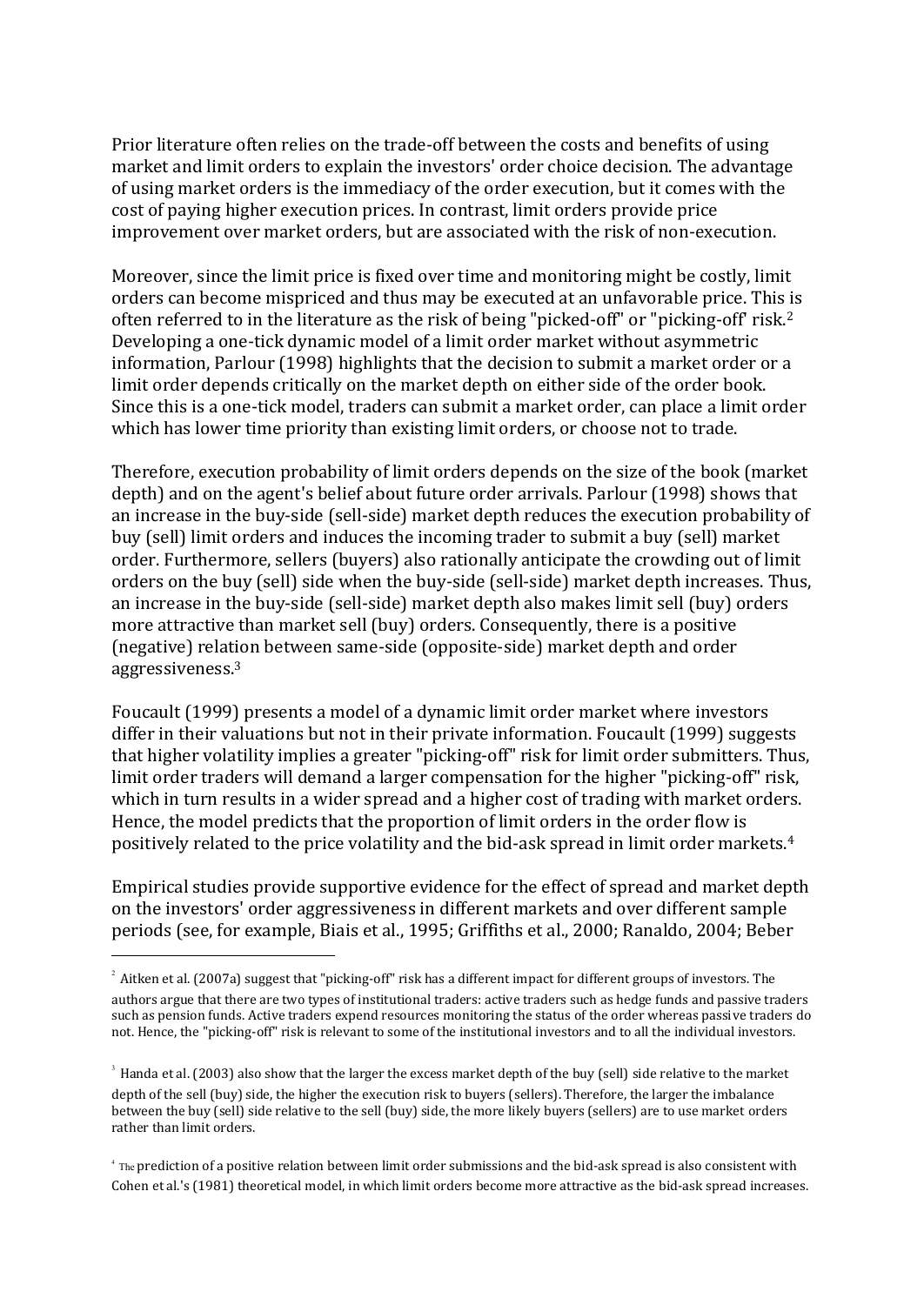and Caglio, 2005; Hall and Hautsch, 2006; Ellul et al., 2007; Aitken et al., 2007b; Cao et al., 2008). Past research on the effect of volatility on order aggressiveness is less conclusive. [Bae et al. \(2003\),](#page-16-3) [Ranaldo \(2004\)](#page-17-0) and [Beber and Caglio \(2005\)](#page-16-4) document a positive relation between the placement of limit orders and volatility, as predicted by [Foucault \(1999\).](#page-17-3)In contrast, [Hasbrouck and Saar \(2002\), Wald and Horrigan \(2005\)](#page-17-0) and [Aitken et al. \(2007b\)](#page-15-0) find that investors actually decrease the usage of limit orders relative to market orders when volatility increases.

Prior literature also highlights that the order aggressiveness of investors might exhibit an intraday pattern[. Harris \(1998\)](#page-17-0) suggests that liquidity and informed traders become more aggressive as the trading progresses due to the daily trading targets of liquidity traders and the revelation of informed traders' "information" at the end of the trading day. In an experimental study, [Bloomfield et al. \(2005\)](#page-16-1) provide evidence that informed traders are more (less) aggressive early in the trading day (towards the end of the trading day). In contrast, uninformed investors are less aggressive early in the trading day and become more aggressive as the trading day comes to a close. [Beber and Caglio](#page-16-4)  [\(2005\)](#page-16-4) offer empirical evidence supporting the prediction o[f Harris \(1998\)](#page-17-0) while [Anand](#page-16-5)  [et al. \(2005\)](#page-16-5) and [Ellul et al. \(2007\)](#page-17-1) document evidence consistent with the experimental finding of [Bloomfield et al. \(2005\).](#page-16-1)

Our paper contributes to the current literature by comparing the order aggressiveness of two different classes of investors, institutional and individual investors. While there are extensive empirical studies on the order choice or order aggressiveness of investors, few studies have made a distinction between institutional and individual investors' orders in their investigation of order aggressiveness. This distinction is important since these two classes of investors potentially differ in their possession of private information.<sup>5</sup> Moreover, individual investors are also an important investment group in Australia; with 55% of the adult Australian population owning shares. In terms of market value, individual investors possess at least 22% of the Australian equity market and their trading activities account for about 51% of the market turnover as measured by the number of transactions [\(D'Aloisio, 2005\)](#page-16-6).

To the best of our knowledge, [Aitken et al. \(2007a\)](#page-15-0) and [Aitken et al. \(2007b\)](#page-15-0) are the only studies that distinguish between institutional and individual investors' orders while analyzing order aggressiveness. The main focus of Aitken et [al. \(2007a\)](#page-15-0) is to highlight the simultaneous supply of liquidity at multiple prices in the limit order book and to compare the aggressiveness in liquidity supply of proprietary trading desks and hedge funds with mutual funds, index funds and insurance companies. In other words, [Aitken et al. \(2007a\)](#page-15-0) examine the aggressiveness of limit orders after they have already been submitted to the order book. We differ from their study by analyzing the factors affecting the order aggressiveness of institutional and individual investors at the time of order submissions. This includes the choice of limit orders and market (marketable limit) orders of institutional and individual investors. We also distinguish our study from [Aitken et al.'s \(2007b\)](#page-15-0) by not only analyzing the factors affecting investors' order aggressiveness but also by highlighting whether these factors affect institutional and

<sup>&</sup>lt;sup>5</sup> [Szewczyk et al. \(1992\),](#page-17-0) [Alangar et al. \(1999\)](#page-16-7) an[d Dennis and Weston \(2001\)](#page-17-4) find evidence that institutional investors are better informed than individual investors[. Chakravarty \(2001\)](#page-16-8) documents that institutional medium-size orders have a signiicantly greater cumulative stock price impact than individual orders. Moreover, [Anand et al. \(2005\)](#page-16-5) also show that institutional limit orders outperform retail limit orders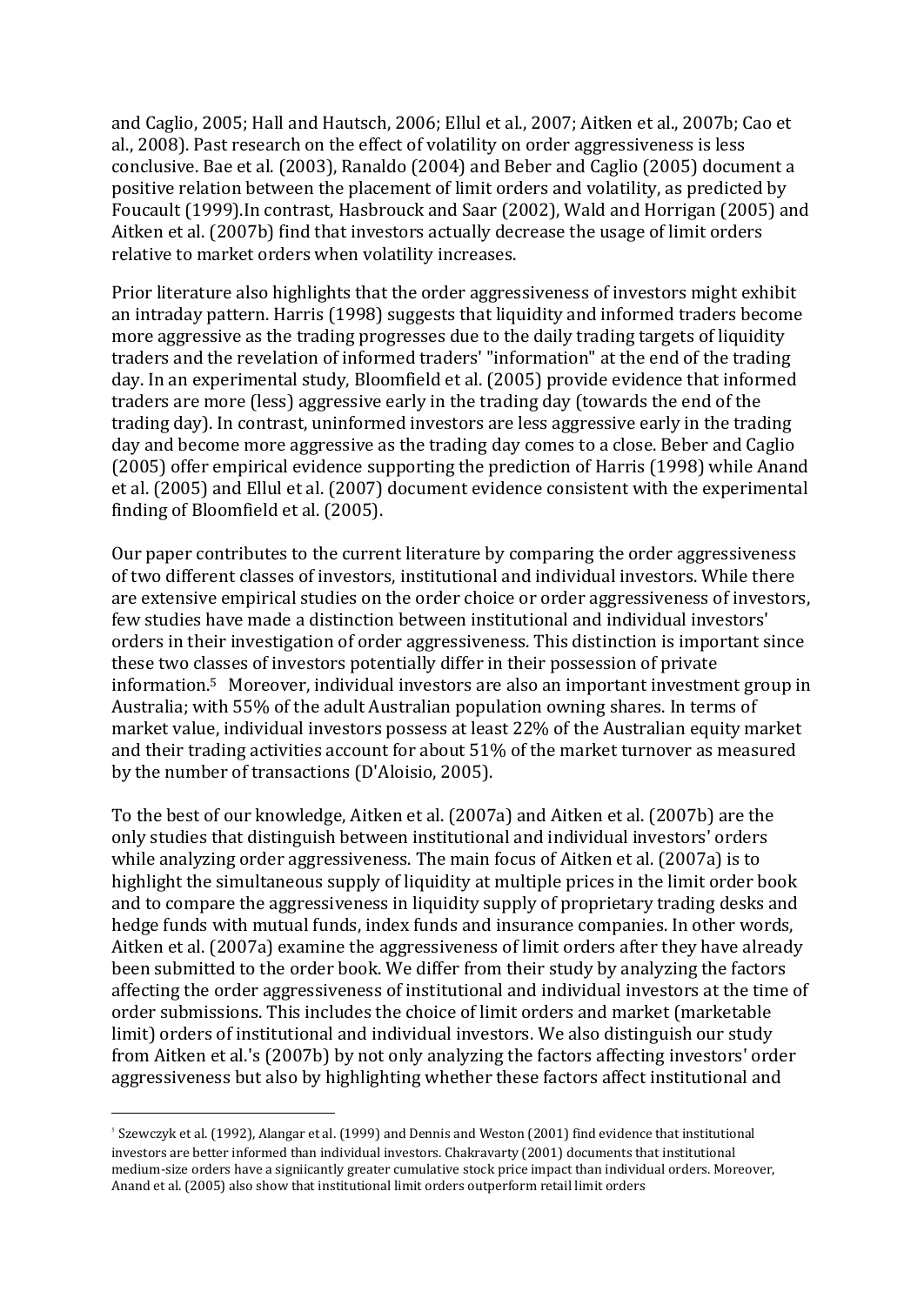individual investors' order aggressiveness in a similar fashion. The results of our study will enhance the understanding of the similarities as well as the differences in the supply and demand of liquidity of institutional and individual investors in order driven markets.

Another contribution of our study is the examination of order aggressiveness of stocks based on firm size. We examine order placement strategies of institutional and individual traders for large, medium (mid) and small capitalization (cap) stocks. Order placement strategies of investors in small and mid cap stocks as compared to large cap stocks are likely to take into account two significant differences in their respective trading environments. First, sophisticated investors, such as hedge funds, have incentives to expend more effort in monitoring large cap stocks as compared to mid and small cap stocks [\(Aitken et al. 2007a\)](#page-15-0). Thus, the "picking-off" risk is exacerbated for large stocks as compared to mid and small cap stocks. Second, the non-execution risk is larger for mid cap and small cap stocks as compared to large stocks due to a lower rate of arrival of market orders. These factors will tend to alter the order placement behavior of institutional and individual investors. Our motivation in focusing on firm size is to enhance the cross-sectional generalizability of our results.

We examine the order aggressiveness of institutional and individual investors for 30 large cap, 30 mid cap and 30 small cap stocks traded on the ASX between 1 August 2005 and 25 November 2005. Consistent with prior literature, we find the order aggressiveness of institutional and individual investors to be positively (negatively) related to the same-side (opposite-side) market depth. We conclude that both institutional and individual investors take execution probability into account while placing orders. In addition, we also document a negative relation between order aggressiveness and the bid-ask spread, especially in large cap stocks. Furthermore, we provide evidence indicating that institutional traders place more aggressive orders in highly volatile markets ostensibly to "pick-off" stale limit orders. Since monitoring is lower and transaction costs are higher for mid cap and small cap stocks, investors become less aggressive in trading these stocks when volatility increases.

<span id="page-3-0"></span>We also observe an intraday pattern for order aggressiveness with institutional investors being more aggressive during the first trading hour, and individual investors being less aggressive early in the day and tending to increase their order aggressiveness as the end of the trading day approaches. In addition, institutional and individual investors are more aggressive when submitting large orders, with the exception of institutional investors for small cap stocks. Institutional (individual) investors are also more (less) aggressive in their selling activities than in their buying activities in large and mid cap stocks. Both groups of investors are more aggressive in their selling activities in small cap stocks. We also document different responses of individual buyers and sellers to the changes in spread in mid cap stocks.

The rest of the paper is organized as follows. [Section 2](#page-3-0) describes the data to be used in the study and [Section 3](#page-4-0) explains the research methodology. [Section 4](#page-7-0) discusses the results and implications while [Section 5 c](#page-15-1)oncludes the paper.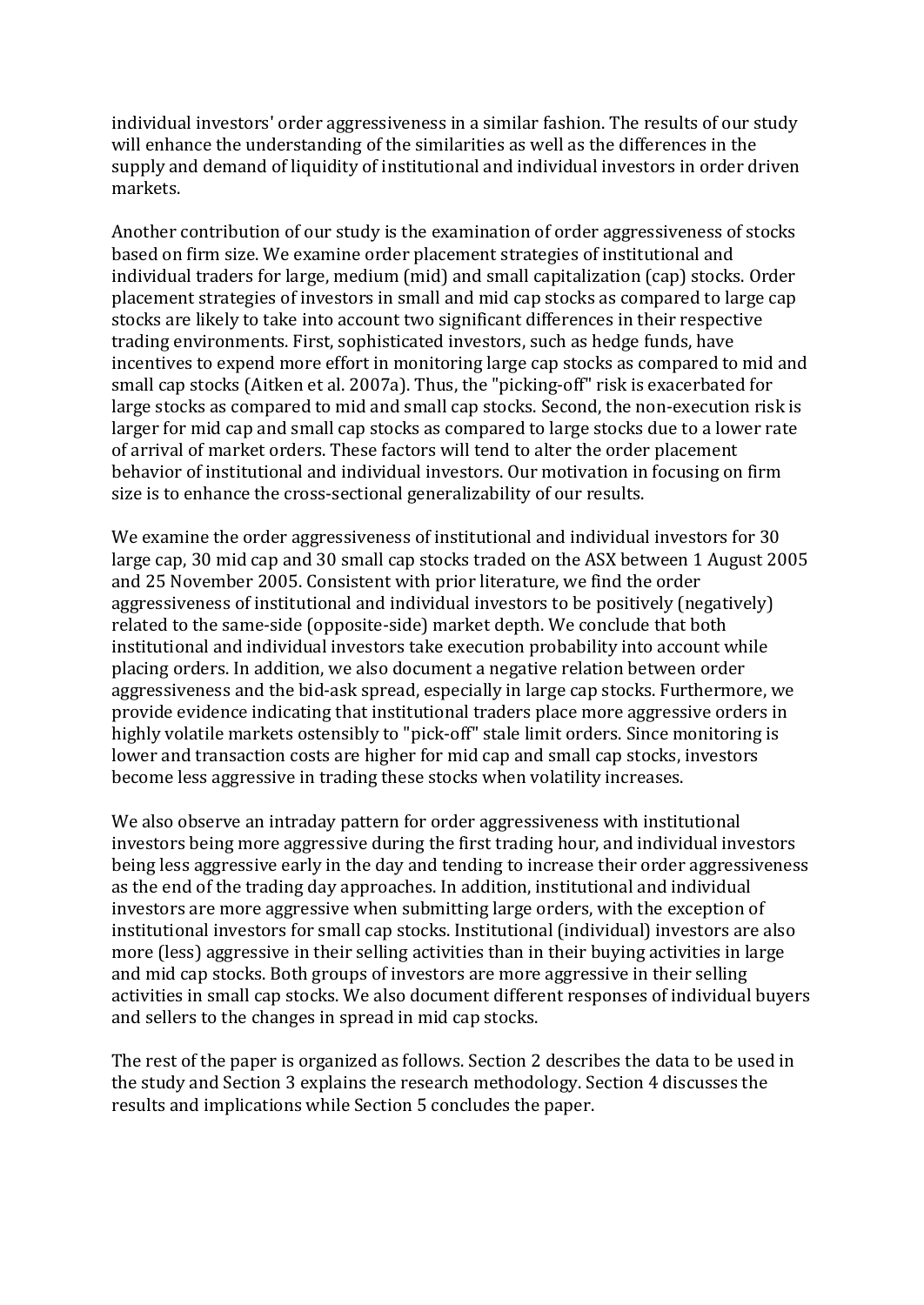## **2. Data**

<span id="page-4-0"></span><u>.</u>

We investigate the determinants of order aggressiveness for 30 large cap, 30 mid cap and 30 small cap stocks traded on the ASX between 1 August 2005 and 25 November 2005. The sample ends on 25 November 2005 to avoid the impact of anonymous trading on the ASX, which starts from 28 November 2005.<sup>6</sup>

The selection criteria for the stocks under investigation include both the stock market capitalization and trading activity. First, we consider only seasoned common stocks so all the unit trusts, preference shares and stocks with less than 3 years of trading history are excluded from the sample. Second, we require that all the stocks under investigation must be included in the S&P/ASX 200 index on 29 July 2005 (the day before our sample period) and 25 November 2005 (the end of the sample period). The choice of the S&P/ ASX 200 index ensures the representation of large cap, mid cap and small cap stocks as well as the institutional trading interest and the liquidity of the stocks under investigation. Consistent with the classification of the ASX, large cap stocks are defined as the stocks included in the S&P/ASX 50 index. The mid cap stocks are defined as the stocks included in the S&P/ASX 100 index but not in the S&P/ASX 50 index while the stocks included in S&P/ASX 200 index but not in the S&P/ASX 100 index represent our universe of small cap stocks. Third, we rank all large cap, mid cap and small cap stocks based on the daily average number of trades for the three-month period (May to July 2005) before our sample period. The chosen 30 large cap stocks and 30 small cap stocks are the 30 most traded large cap stocks and the 30 least traded small cap stocks, based on the daily average number of trades between May and July 2005, respectively. We choose 30 mid cap stocks by drawing 15 stocks above and 15 stocks below the stock with the median daily average number of trades for the period between May and July 2005.

We obtain two different datasets from the Securities Industry Research Centre of Asia-Pacific (SIRCA) for the investigation of the order aggressiveness of institutional and individual investors. The first dataset is the proprietary Order Book Dataset which records details on each order, including the order type (order submission, order revision, order cancellation and execution), the date and time to the nearest hundredth of a second, stock code, order price, order volume and order direction (buy or sell order). Each new order is assigned a unique identification number (ID) so that we can track the order from its submission through to any revision, cancellation or execution. A unique feature of this dataset is the provision of the confidential dummy variable, which indicates whether the order is submitted by an institutional or individual investor. The second dataset is the Market Depth Dataset, also provided by SIRCA, which contains information on the market depth of a particular stock. Specifically, it details the 10 best limit prices on the bid and ask side, in association with the total volume (number of shares) and the total number of orders at each price level.

 $^6$  From 28 November 2005, brokers can no longer observe the identiication (IDs) of other brokers submitting orders in the ASX. Prior to this change, brokers have been able to identify, in real-time the broker number associated with every order (the broker IDs) in the central limit order book for each security traded on the ASX [\(Australian Stock](#page-16-9)  [Exchange, 2005\)](#page-16-9)[. Australian Stock Exchange \(2003,2005\)](#page-16-10) discusses the reasons behind the removal of broker IDs on the ASX. Empirical findings on the impact of anonymity on market quality are documented i[n Comerton-Forde et al.](#page-16-11)  [\(2005\),](#page-16-11) [Foucault et al. \(2007\)](#page-17-5) an[d Comerton-Forde and Tang \(2009\).](#page-16-12)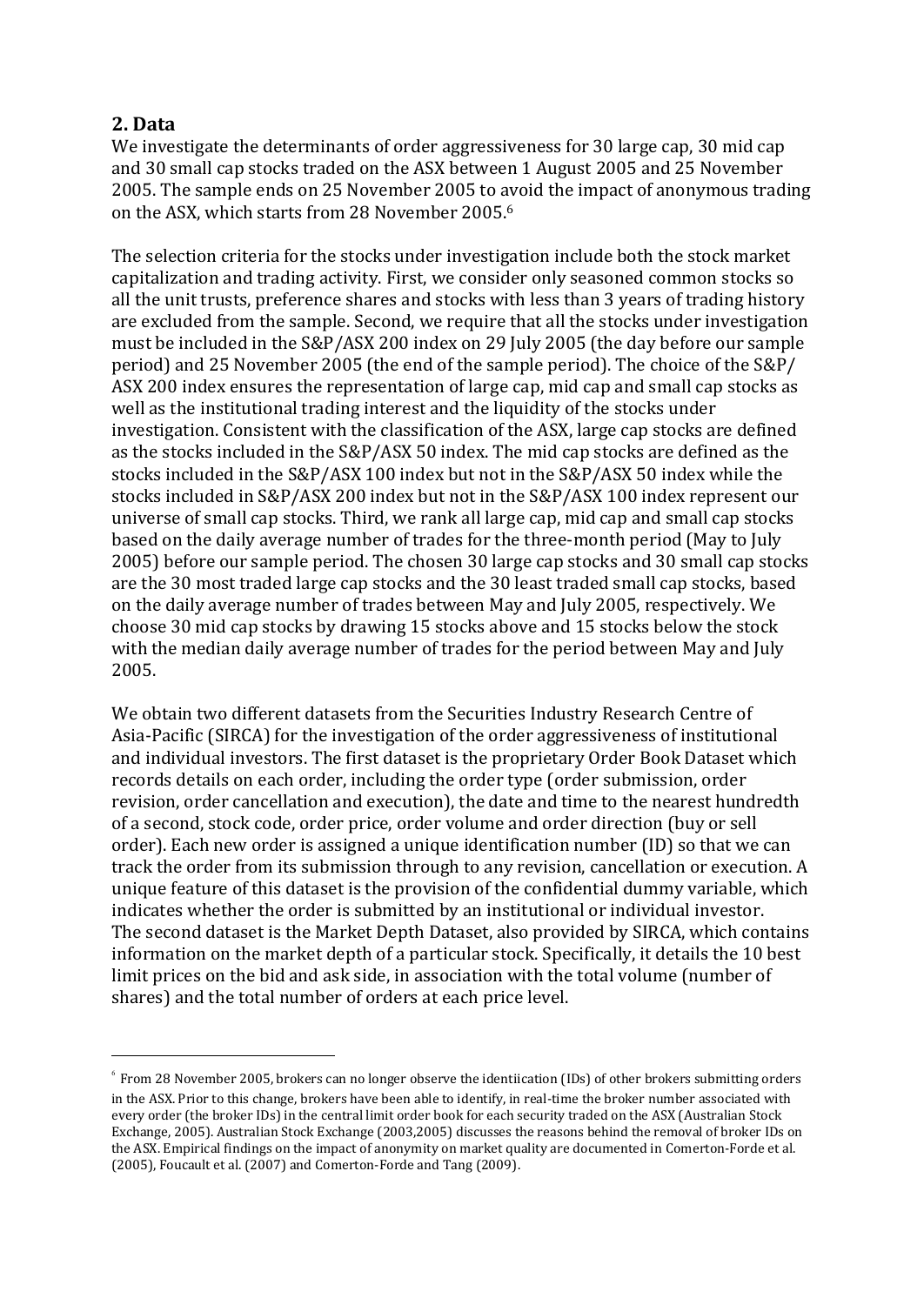This dataset is updated whenever there is a change to the price and/or volume to any of these 10 best limit prices. We remove all the observations in the Market Depth Dataset whenever the bid price is greater than the ask price at any of the 10 limit price levels. We also exclude all observations where the bid (ask) prices are not in strict descending (ascending) order from the first to the tenth best prices.

For our purpose of comparing the order aggressiveness of institutional and individual investors, we match the Order Book Dataset to the Market Depth Dataset. Thus, we arrive at a final dataset that contains detailed information on every institutional or individual order submitted, revised or cancelled together with the market depth information at the time of order submission, revision or cancellation. In this study, only the orders submitted in the continuous trading session (from 10:10 to 16:00)<sup>7</sup>are included. In addition, we only analyze standard orders, so that crossing orders, All or Nothing orders and Fill and Kill orders are excluded.<sup>8</sup>

In the current study, the confidential classification of institutional and individual orders is provided on an aggregated basis by SIRCA, after the approval to release confidential data from the ASX. For robustness check, we also perform an independent test for the ASX's classification of institutional and individual orders based on a trade-by-trade data from IRESS. This dataset identifies the transaction date and time, transaction price, trading volume, trade direction (whether the transaction is initiated by a buyer or seller) and most importantly the identity of the buying and selling brokers involved in the transactions. During our sample period, there are 89 brokers identified by the IRESS data, with 79 brokers participating in trading activity of the stocks considered in this robustness test. We classify the brokers into brokers dealing with institutional investors, with individual investors and with both groups of investors.<sup>9</sup> From the IRESS data, we focus only on the transactions that have the buying broker or selling broker classified as doing business with either institutional or individual investors. From the Order Book Dataset provided by the ASX, we can identify for every transaction, whether the buyer and seller is an institution or an individual, as classified by the ASX. We then compare the ASX classification of institutions and individuals with our classification based on brokers' identities provided by IRESS. For the five randomly chosen large cap stocks, five randomly chosen mid cap stocks and five randomly chosen small cap stocks, we obtain a consistency of at least 98.62% in the institutional/individual orders classification.<sup>10</sup>

 $77$  Since the ASX's staggered opening procedure takes up to 10 minutes to complete, the data for the first 10 minutes of each day are excluded from our sample, to avoid any potential bias.

 $^8$  If an investor submits an All or Nothing order, he/she instructs the order to be filled in full, otherwise the order is cancelled. In contrast, if an investor places a Fill and Kill order, his/her intention is to fill the order as much as possible and the unexecuted part will be cancelled.

 $^9$  This classification is based on the brokers' names as well as on the description of the brokers' activities, services and products, provided on their websites and through telephone interviews.

 $10$  The results of this robustness check and the classification of brokers, where the brokers are identified based on the IRESS code, are available upon request.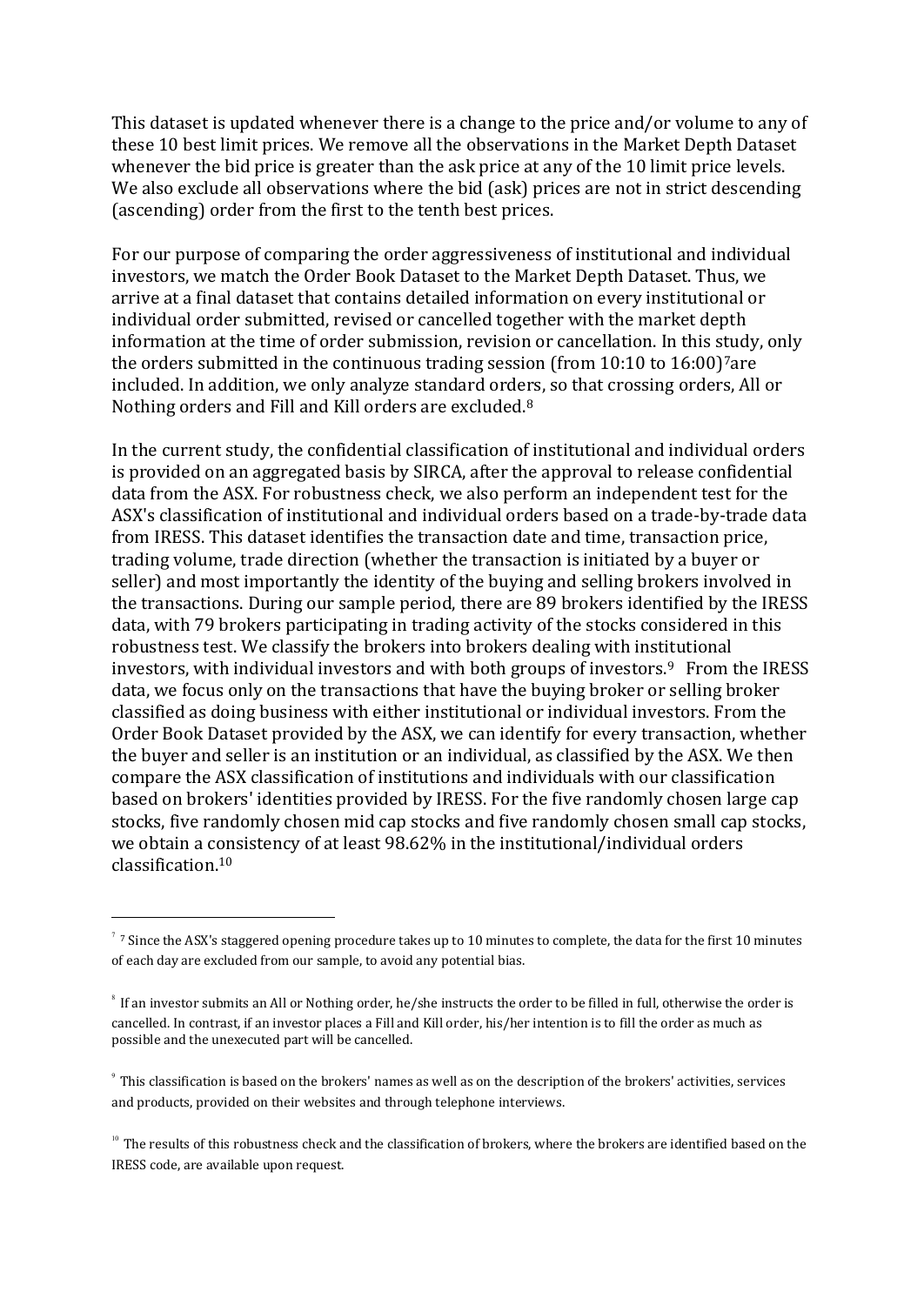## **3. Research methodology**

.

Consistent wit[h Biais et al. \(1995\),](#page-16-0) we classify orders into six levels of order aggressiveness. Category 1, the most aggressive orders, are buy (sell) orders with prices greater (less) than the best ask (bid) quote and the size of the orders exceeds the market depth at the best ask (bid) quote. These orders are executed against the volume at the ask (bid) and in part against the market depth available higher (lower) in the book up to the order price. The unfilled portion of the order enters as a limit order in the order book. Category 2 orders are buy (sell) orders with prices equal to the best ask (bid) quote and demand more volume than the market depth at the best ask (bid) quote. These orders are executed immediately and the unfilled portion of the order becomes a limit order at that price in the limit order book. Category 3 orders are orders with price equal to the opposite best quote and demand less volume than the market depth at the opposite best quote. These orders are executed immediately and in full. Category 4 and 5 orders are limit orders within and at the prevailing quotes, respectively. Category 6 orders are the least aggressive, in the sense that they are buy (sell) orders with prices less (greater) than the best bid (ask) quotes. Based on this classification, Categories 1, 2 and 3 can be classified as market orders, since they result in immediate execution,<sup>11</sup> while Category 4, 5 and 6 orders are limit orders as they are not executed immediately. These orders stand in the limit orders book, waiting for execution.

Building on [Griffiths et al. \(2000\)](#page-17-0) and [Ranaldo \(2004\),](#page-17-0) the determinants of institutional and individual investors' order aggressiveness are investigated based on the ordered probit model. Consistent with [Biais et al. \(1995\),](#page-16-0) the dependent variable - the order aggressiveness - is classified into one of the six levels. The explanatory variables include the same-side market depth, the opposite-side market depth, the relative bid-ask spread, volatility, the order size and two dummy variables, one for the first trading hour and one for sell orders. The same-side (opposite-side) market depth is defined as the natural logarithm of the same-side (opposite-side) market depth, in terms of the number of shares, at the time of order submission. The relative bid-ask spread is the percentage of the bid-ask spread over the bid-ask mid-point, at the time of the order submission. Following [Ranaldo \(2004\),](#page-17-0) volatility is defined as the standard deviation of the 20 most recent mid-quote returns multiplied by 100. The order size is the natural logarithm of the number of shares in a particular order.

Besides spread, market depth and volatility, we include a dummy variable for the first trading hour to examine the potential differences in the order aggressiveness of institutional and individual investors in the early part of the trading day, as suggested by [Bloomfield et al. \(2005\)](#page-16-1) and [Anand et al. \(2005\).](#page-16-5) The dummy variable for sell orders is included to control for potential asymmetry between buy and sell orders, as documented by [Ranaldo \(2004\).](#page-17-0) Order size is also incorporated in the ordered probit regression to examine the relation between order size and its aggressiveness. In order to highlight the potentially different impact that an explanatory variable might have on the order aggressiveness of institutional and individual investors, the ordered probit model is estimated separately for institutional and individual orders. We also perform the analysis of the institutional and individual investors' order aggressiveness for the

 $11$  Since all orders on the ASX are priced, Category 1, 2 and 3 orders should be classified as marketable limit orders. In the current paper, we refer to them as market orders for brevity.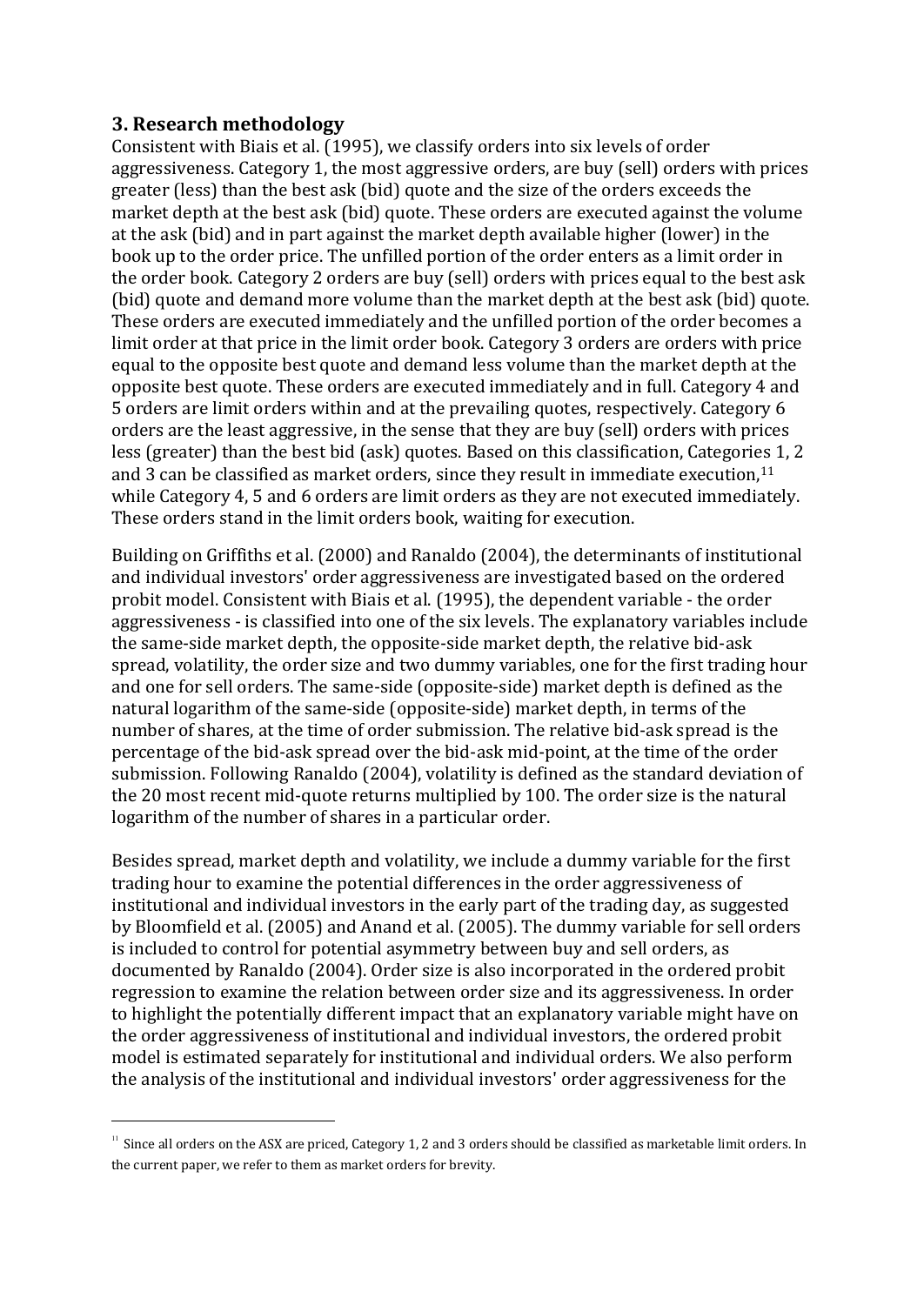buy orders and sell orders separately to highlight the potential differences in the determinants of the order aggressiveness of buyers and sellers.

In this study, we investigate the determinants of institutional and individual order aggressiveness based on new order submissions and order revisions. [Ranaldo \(2004\)](#page-17-0) investigates order aggressiveness with order cancellations classified as the least aggressive type of orders. [Pascual and Veredas \(2004\)](#page-17-0) and [Hall and Hautsch \(2006\)](#page-17-0) provide discussion for the need to model order submissions and order cancellations differently. In our sample period, 25.70% of all orders are subsequently cancelled and order cancellation accounts for 16.11% of all new order submissions, order revisions and order cancellations. We examine order aggressiveness without order cancellations and with order cancellations classified as the least aggressive orders, as in [Ranaldo](#page-17-0)  [\(2004\).](#page-17-0) The results in both cases are qualitatively the same. Therefore, we only report the results without order cancellations in this study.<sup>12</sup>

## <span id="page-7-0"></span>**4. Empirical results**

.

### *4.1. Statistics of order submissions*

[Table 1](#page-8-0) provides summary statistics for the orders submitted for the 90 stocks under investigation. In total, we investigate 7,210,868 orders, including 3,079,243 orders submitted by institutional investors and 4,131,625 orders submitted by individual investors. Similar to [Aitken et al. \(2007b\),](#page-15-0) Category 5 orders are the most common order type for institutional investors, while the most common order type for individual investors is Category 6 orders. In addition, consistent with [Parlour \(1998\)](#page-17-0) and [Handa et](#page-17-0)  [al. \(2003\),](#page-17-0) both institutional and individual investors tend to submit aggressive (market) orders when the same-side market depth is higher than the opposite-side market depth. For both institutional and individual investors, the relative bid-ask spread is also higher at the time of limit order submissions than at the time of market order submissions. These observations present early support for the effect of the spread and market depth on order aggressiveness.

### *4.2. The distribution of order aggressiveness levels*

Table 2 provides information regarding the distribution of order aggressiveness levels over the course of the trading day. In the current study, we partition the trading day into six intervals: 10:10-11:00, 11:0012:00,12:00-13:00,13:00-14:00,14:00-15:00 and 15:00-16:00.

 $12$  The results with order cancellations can be provided upon request. For more discussion on order cancellations on the ASX, se[e Liu \(2009\).](#page-17-0)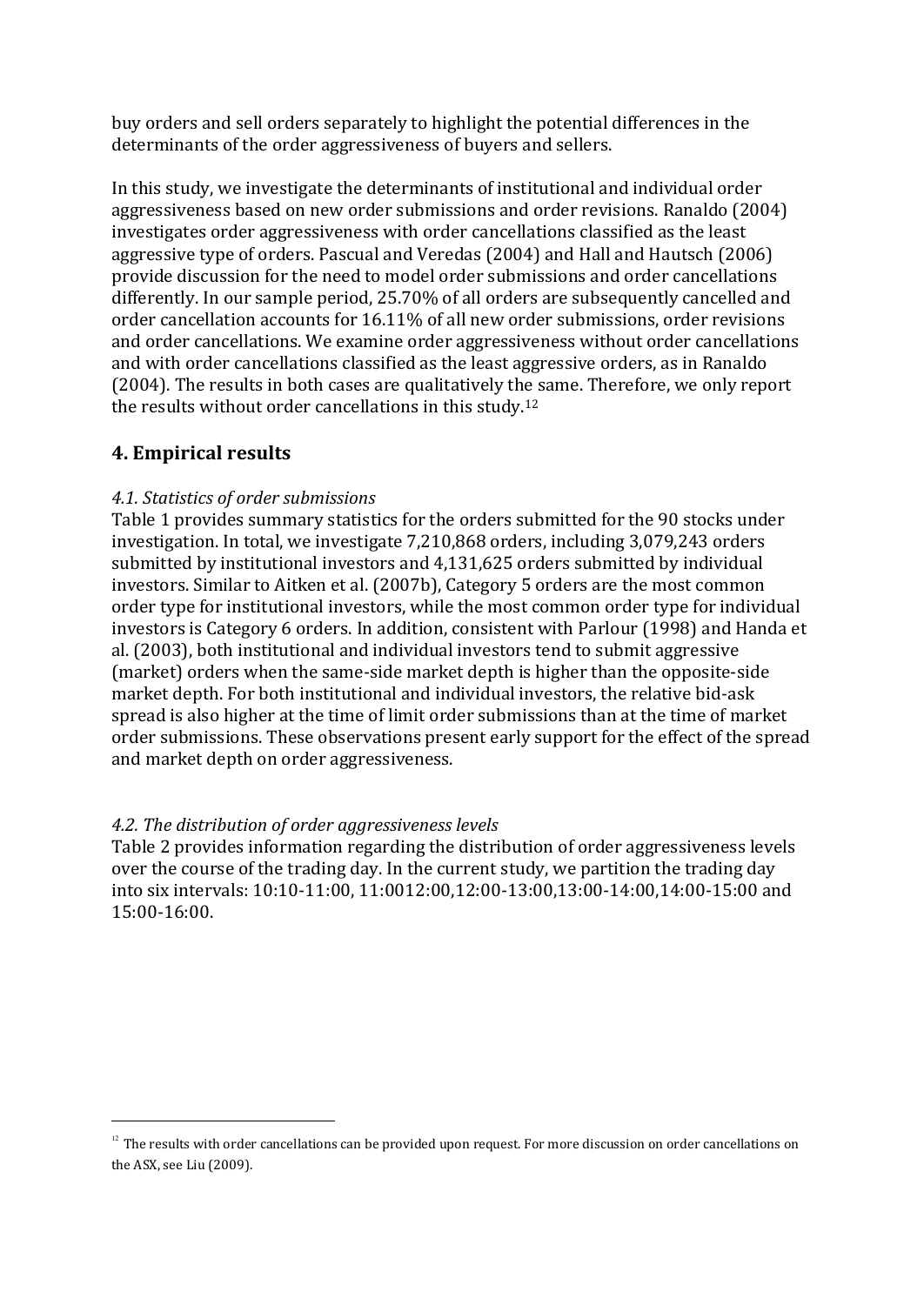<span id="page-8-0"></span>

| Table 1                                      |  |
|----------------------------------------------|--|
| Descriptive statistics of order submissions. |  |

| Aggressiveness<br>level       | Frequency | % of all<br>orders | Order<br>size | Depth at<br>best same | Depth at best<br>opposite | Depth at<br>same | Depth at<br>opposite | Relative<br>spread | Volatility |
|-------------------------------|-----------|--------------------|---------------|-----------------------|---------------------------|------------------|----------------------|--------------------|------------|
| Panel A: Institutional orders |           |                    |               |                       |                           |                  |                      |                    |            |
|                               | 47.037    | 1.53%              | 7033          | 8095                  | 1686                      | 68.662           | 62,151               | 0.2595             | 0.0208     |
|                               | 243,815   | 7.92%              | 17.961        | 30,124                | 7951                      | 201,484          | 194.312              | 0.1199             | 0.0377     |
|                               | 733.943   | 23.84%             | 4653          | 52,373                | 40,130                    | 355,296          | 347,854              | 0.1800             | 0.0352     |
| 4                             | 342,900   | 11.14%             | 3024          | 10.417                | 9965                      | 78,629           | 78,838               | 0.3217             | 0.0458     |
| 5                             | 1.177.779 | 38.24%             | 5312          | 37.791                | 47.993                    | 343,663          | 343.093              | 0.1623             | 0.0378     |
| 6                             | 533,769   | 17.33%             | 6000          | 20,323                | 26,668                    | 207,379          | 207.004              | 0.1914             | 0.0297     |
| Panel B: Individual orders    |           |                    |               |                       |                           |                  |                      |                    |            |
|                               | 76,386    | 1.85%              | 6254          | 10.120                | 1733                      | 88,131           | 81,768               | 0.2418             | 0.0270     |
| 2                             | 251,393   | 6.08%              | 12,537        | 29,184                | 5724                      | 205.386          | 187.803              | 0.1404             | 0.0432     |
| 3                             | 1,053,617 | 25.50%             | 4267          | 113,143               | 93,429                    | 808,353          | 776.996              | 0.1796             | 0.0322     |
| 4                             | 365,992   | 8.86%              | 3244          | 12,664                | 11.356                    | 92.595           | 91.114               | 0.3727             | 0.0509     |
| 5                             | 1.150.572 | 27.85%             | 5909          | 70.820                | 89.287                    | 638,467          | 639.789              | 0.2184             | 0.0438     |
| 6                             | 1,233,665 | 29.86%             | 5575          | 63,416                | 73,925                    | 589.755          | 579.842              | 0.2040             | 0.0357     |

This table presents summary statistics of the order submissions of institutional and individual investors in this study. The sample period is between 1 August 2005 and 25 November 2005. Followin[g Biais et al. \(1995\),](#page-16-0) orders are classified into six aggressiveness levels. Category 1 orders are buy (sell) orders with the prices greater (less) than the best ask (bid) quote and the order size exceeds the market depth at the best ask (bid) quote. Category 2 orders are buy (sell) orders with prices equal to the best ask (bid) quote and demand more volume than the market depth at the best ask (bid) quote. Category 3 orders are orders with price equal to the opposite best quote and demand less volume than the market depth at the opposite best quote. Category 4 and 5 orders are limit orders within and at the prevailing quotes, respectively. Category 6 orders are buy (sell) orders with prices less (greater) than the best bid (ask) quotes. "Frequency" is the number of orders submitted at a particular aggressiveness level."% of all orders" is the percentage of the number of orders in a particular order aggressiveness level over all orders. "Order size" is the average number of shares submitted in an order. "Depth at best same (opposite) " is the average number of shares at the best same-side (opposite-site) quote at the time of order submission. "Depth at same (opposite)" is the average number of shares at the 10 best same-side (opposite-side) quote at the time of order submission. "Relative spread" is the average relative spread, which is calculated as the percentage of the bid-ask spread over the bid-ask midpoint, at the time of the order submission. "Volatility" is the average volatility, which is calculated as the standard deviation of the most recent 20 mid-quote returns at the time of order submission multiplied by 100.

| Table 2                                                               |  |
|-----------------------------------------------------------------------|--|
| The distribution of order aggressiveness levels over the trading day. |  |

| Interval                      | Levels of order aggressiveness |        |         |        |         |         |         | LO      | Total   | % MO   | % LO   |
|-------------------------------|--------------------------------|--------|---------|--------|---------|---------|---------|---------|---------|--------|--------|
|                               |                                | 2      |         | 4      | 5       | 6       |         |         |         |        |        |
| Panel A: Institutional orders |                                |        |         |        |         |         |         |         |         |        |        |
| $10:10 - 11:00$               | 12,955                         | 51.123 | 144.235 | 81,655 | 198,976 | 96,660  | 208,313 | 377,291 | 585.604 | 35.57% | 64.43% |
| $11:00 - 12:00$               | 10,280                         | 41,848 | 127.019 | 61.479 | 191,401 | 103,751 | 179,147 | 356,631 | 535,778 | 33.44% | 66.56% |
| 12:00-13:00                   | 4914                           | 26.148 | 86.249  | 37.984 | 144.762 | 71,835  | 117.311 | 254,581 | 371,892 | 31.54% | 68.46% |
| $13:00 - 14:00$               | 2840                           | 15.617 | 62,071  | 26,601 | 123,026 | 54,654  | 80,528  | 204.281 | 284,809 | 28.27% | 71.73% |
| 14:00-15:00                   | 6318                           | 43,049 | 122.911 | 57,459 | 224,649 | 90.832  | 172.278 | 372.931 | 545.218 | 31.60% | 68.40% |
| 15:00-16:00                   | 9730                           | 66,030 | 191,458 | 77.722 | 294,965 | 116,037 | 267,218 | 488,724 | 755.942 | 35.35% | 64.65% |
| Panel B: Individual orders    |                                |        |         |        |         |         |         |         |         |        |        |
| 10:10-11:00                   | 22.231                         | 54.307 | 217,667 | 91.953 | 232.615 | 300,296 | 294.205 | 624,864 | 919,069 | 32.01% | 67.99% |
| 11:00-12:00                   | 15,407                         | 43,654 | 189.305 | 64,488 | 200,780 | 243,210 | 248.366 | 508,478 | 756,844 | 32.82% | 67.18% |
| 12:00-13:00                   | 9061                           | 29.735 | 140,570 | 47.565 | 156,889 | 173,395 | 179.366 | 377,849 | 557.215 | 32.19% | 67.81% |
| 13:00-14:00                   | 7255                           | 20,102 | 104,481 | 33.275 | 118,844 | 126,954 | 131.838 | 279.073 | 410.911 | 32.08% | 67.92% |
| 14:00-15:00                   | 8839                           | 40.907 | 163,405 | 53,052 | 186,018 | 171,438 | 213,151 | 410,508 | 623.659 | 34.18% | 65.82% |
| 15:00-16:00                   | 13.593                         | 62,688 | 238,189 | 75.659 | 255.426 | 218,372 | 314,470 | 549.457 | 863,927 | 36.40% | 63.60% |

This table presents the distribution of the order aggressiveness level over the trading day. Followin[g Biais et al.](#page-16-0)  [\(1995\),](#page-16-0) orders are classified into six aggressiveness levels. Category 1 orders are buy (sell) orders with the prices greater (less) than the best ask (bid) quote and the order size exceeds the market depth at the best ask (bid) quote. Category 2 orders are buy (sell) orders with prices equal to the best ask (bid) quote and demand more volume than the market depth at the best ask (bid) quote. Category 3 orders are orders with price equal to the opposite best quote and demand less volume than the market depth at the opposite best quote. Category 4 and 5 orders are limit orders within and at the prevailing quotes, respectively. Category 6 orders are buy (sell) orders with prices less (greater) than the best bid (ask) quotes. Orders with aggressiveness levels from 1 to 3 are market orders and orders with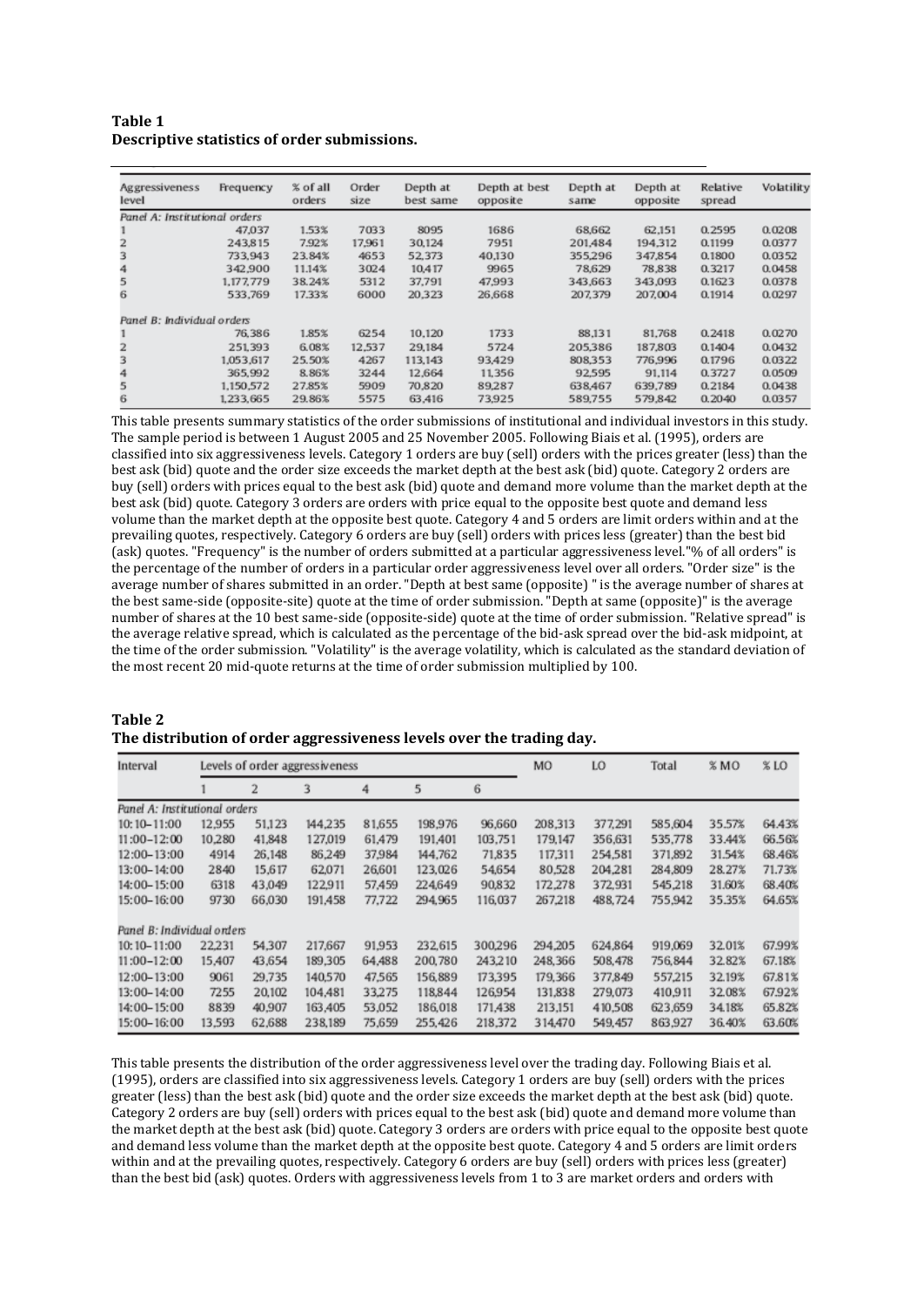aggressiveness levels from 4 to 6 are limit orders. The trading day is divided into six intervals: 10:10-11:00,11:00-12:00,12:00-13:00, 13:00-14:00,14:00-15:00 and 15:00-16:00. "MO" ("LO") refers to the total number of market (limit) orders in a particular interval. "Total" is the total number of orders submitted in a particular interval. "%MO" ("%LO") is the percentage of market(limit) orders out of all orders submitted in a particular interval.

From Table 2, we observe that the order aggressiveness of institutional investors has a U-shaped pattern. Institutional investors are more aggressive and demand more liquidity (place more market orders) early on in the trading day than in other intervals. As the trading day progresses, institutional investors become less aggressive and submit fewer market orders and more limit orders. However, towards the end of the trading day, institutional investors increase their order aggressiveness, but their order aggressiveness at the end of the trading day is not as high as it is at the beginning of the trading day. Individual investors behave in an opposite fashion; they are less aggressive early on in the day and become more aggressive as the end of the trading day approaches.

#### *4.3. The order aggressiveness of institutional and individual investors*

[Table 3](#page-10-0) presents the results of investigating the determinants of order aggressiveness for institutional and individual investors. Since the aggressiveness levels are ranked from 1 (the most aggressive) to 6 (the least aggressive), a negative coefficient indicates a positive relation between the explanatory variable and investors' order aggressiveness.

|                               | Large cap stocks |                     |                        | Mid cap stocks |                   |                        | Small cap stocks |                      |                        |
|-------------------------------|------------------|---------------------|------------------------|----------------|-------------------|------------------------|------------------|----------------------|------------------------|
|                               | Coeff            | $%$ t-stat><br>1.96 | $%$ t-stat<<br>$-1.96$ | Coeff          | $%t-stat$<br>1.96 | $%t-stat <$<br>$-1.96$ | Coeff            | $%$ t-stat ><br>1.96 | $%t$ -stat<<br>$-1.96$ |
| Panel A: Institutional orders |                  |                     |                        |                |                   |                        |                  |                      |                        |
| Depthsame                     | $-0.0481$        | 10.00%              | 66.67%                 | $-0.0373$      | 26.67%            | 46.67%                 | $-0.1090$        | 13.33%               | 56.67%                 |
| Depthopposite                 | 0.1002           | 96.67%              | 0%                     | 0.0995         | 66.67%            | 3.33%                  | 0.0782           | 63.33%               | 3.33%                  |
| Spread                        | 0.6383           | 83.33%              | 6.67%                  | 0.1615         | 60.00%            | 20.00%                 | 0.1203           | 80.00%               | 10.00%                 |
| Volatility                    | $-0.6394$        | 23.33%              | 70.00%                 | 0.0065         | 40.00%            | 23.33%                 | $-0.0881$        | 10.00%               | 26.67%                 |
| FirstInt                      | $-0.1046$        | O%                  | 90.00%                 | $-0.0429$      | 13.33%            | 66.67%                 | 0.0173           | 2333%                | 13.33%                 |
| Size                          | $-0.1301$        | O%                  | 100.00%                | $-0.0509$      | 6.67%             | 90.00%                 | 0.0282           | 53.33%               | 26.67%                 |
| Direction                     | $-0.0113$        | 26.67%              | 60.00%                 | $-0.0129$      | 33.33%            | 50.00%                 | $-0.0083$        | 23.33%               | 43.33%                 |
| Panel B: Individual orders    |                  |                     |                        |                |                   |                        |                  |                      |                        |
| Depthsame                     | $-0.0788$        | O%                  | 93.33%                 | $-0.0766$      | 10.00%            | 76.67%                 | $-0.1340$        | 6.67%                | 73.33%                 |
| Depthopposite                 | 0.0614           | 86.67%              | 6.67%                  | 0.0550         | 60.00%            | 6.67%                  | 0.1147           | 66.67%               | 10.00%                 |
| Spread                        | 0.9082           | 90.00%              | 6.67%                  | $-0.0003$      | 30.00%            | 40.00%                 | 0.0061           | 40.00%               | 33.33%                 |
| Volatility                    | $-0.9172$        | 20.00%              | 36.67%                 | 0.0805         | 46.67%            | 16.67%                 | $-0.0562$        | 16.67%               | 30.00%                 |
| FirstInt                      | 0.0387           | 60.00%              | 0%                     | 0.0073         | 36.67%            | 33.33%                 | 0.0218           | 33.33%               | 6.67%                  |
| Size                          | $-0.0373$        | 16.67%              | 80.00%                 | $-0.0469$      | 13.33%            | 76.67%                 | $-0.0205$        | 26.67%               | 60.00%                 |
| Direction                     | 0.0118           | 50.00%              | 30.00%                 | 0.0339         | 60.00%            | 30.00%                 | $-0.0286$        | 33.33%               | 53.33%                 |

#### **Table 3 The determinants of institutional and individual order aggressiveness.**

This table presents results from the investigation of the determinants of institutional and individual investors' order aggressiveness. We estimate the following ordered probit model for institutional and individual orders:  $Z_i = \beta_1$  Depth<sub>same</sub>; + $\beta_2$  Depth<sub>opposite;</sub> + $\beta_3$ Spread<sub>1</sub> +  $\beta_4$  Vola<sub>1</sub> +  $\beta_5$  FirstInt<sub>i</sub> +  $\beta_6$  Size<sub>1</sub> +  $\beta_7$  Direction<sub>1</sub> +  $\varepsilon_1$ , where  $Z_1$  is the latent order aggressiveness, Depth<sub>same, 1</sub> (Depth<sub>opposite<sub>1</sub>)</sub> is the natural logarithm of the same-side (opposite-side) market depth, in terms of the number of shares, at the time of order submission. Spread, is the relative bid-ask spread at the time of the order submission. Vola, is defined as the standard deviation of the 20 most recent mid-quote returns multiplied by 100. FirstInt, is the dummy variable for the first trading hour of the trading day and Direction<sub>i</sub> is the dummy variable for sell orders. Size<sub>i</sub> is the natural logarithm of the number of shares in the particular order. "Coeff" refers to the average of the estimated coefficients. % t-stat>1.96 (% t-stat < $-1.96$ ) refers to the percentage of coefficients that is positive (negative) and significant at the 5% level.

From [Table 3,](#page-10-0) we observe a positive (negative) and significant relation between the same-side (opposite-side) market depth and order aggressiveness in the majority of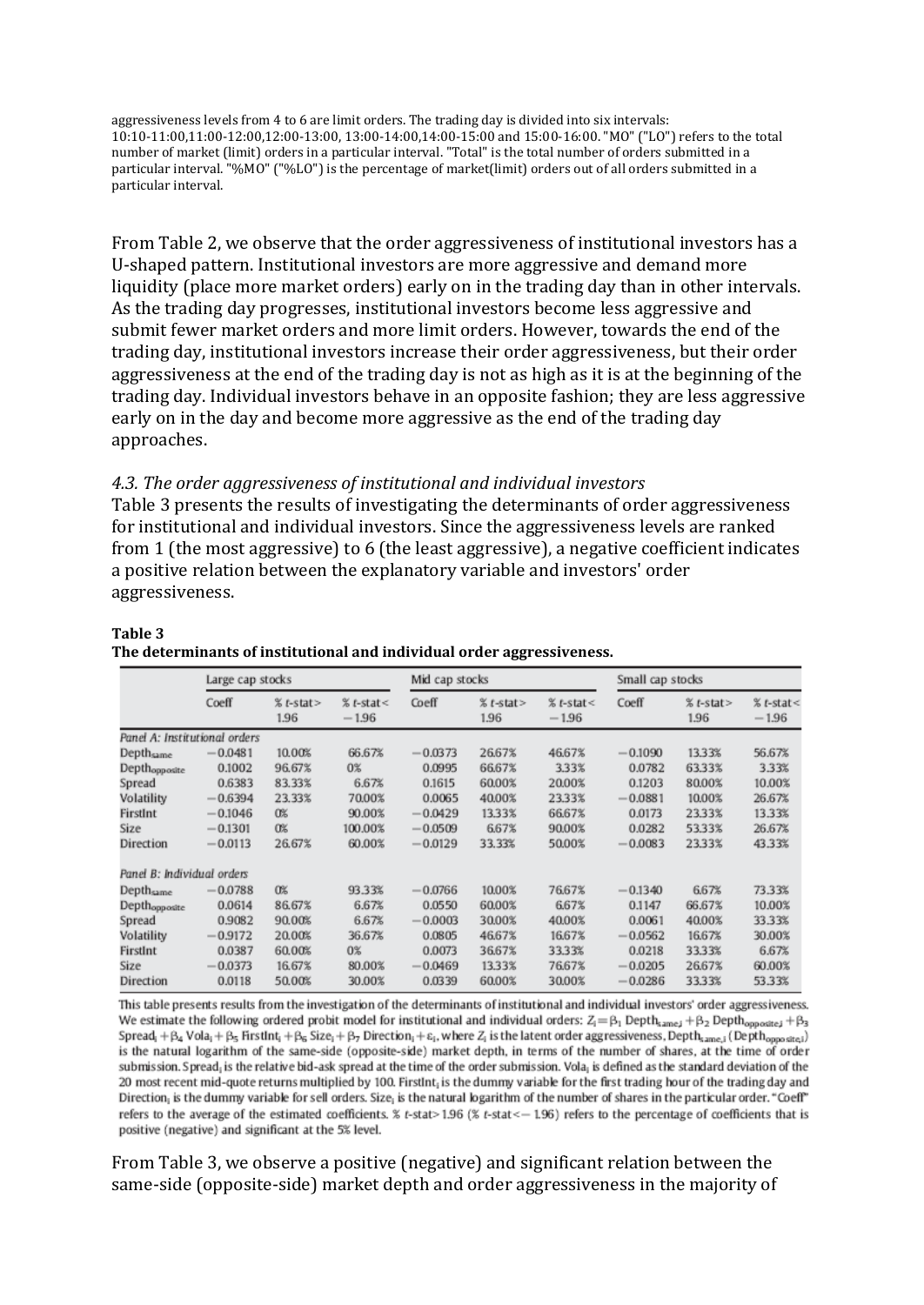stocks. These results are consistent for both institutional and individual investors' orders and provide support for the effect of market depth on order aggressiveness. Both institutional and individual investors tend to submit more aggressive orders when the same-side market depth increases or when the opposite-side market depth decreases. In contrast, investors tend to submit less aggressive orders when the same-side market depth decreases or when the opposite-side market depth increases.

We also find that the majority of the coefficients for the bid-ask spread are positive and significant for institutional investors' orders. This evidence supports a negative relation between the order aggressiveness of institutional investors and the bid-ask spread. The order aggressiveness of individual investors is also negatively related to the bid-ask spread, especially in large cap stocks. In mid cap stocks, individual investors tend to submit more aggressive orders when the spread widens. This finding indicates that the execution risk is a significant factor for mid cap stocks. Thus, individual investors place more aggressive orders when the spread widens while trading mid cap stocks as compared to large cap stocks.

The finding for the effect of volatility on institutional and individual investors' order aggressiveness varies across stocks. We observe a negative relation between the order aggressiveness of institutional and individual investors and volatility in mid cap stocks. In contrast, a positive relation between institutional investors' order aggressiveness and volatility is documented in large cap stocks. The relation between order aggressiveness and volatility is insignificant in the majority of small cap stocks for both institutional and individual investors.<sup>13</sup> Since higher volatility implies greater a "picking-off risk [\(Foucault, 1999\)](#page-17-3) and institutions often monitor the limit order book more closely (AAHM), we can expect greater "picking-off" activity by institutions when volatility increases. Because monitoring is lower for mid and small cap stocks [\(Liu,](#page-17-0)  [2009\)](#page-17-0), the increase in "picking-off" activity by institutions should be more prevalent in large cap stocks. This argument is supported by our finding that institutions become more aggressive when volatility increases in large cap stocks.

We also document that institutional and individual investors adopt different order submission strategies in the first hour of the trading day. For institutional investors, negative and significant coefficient estimates for the dummy variable for the first trading hour are observed for the majority of large and mid cap stocks under investigation. This implies that institutional investors are more aggressive and demand liquidity in the first hour of the trading day. In contrast, for individual orders, the coefficient estimates for the dummy variable for the first trading hour tend to be positive and significant, especially in large cap stocks. This result indicates that individual investors are less aggressive and use more limit orders during the first trading hour.

<span id="page-10-0"></span><sup>&</sup>lt;sup>13</sup> Consistent with [Ranaldo \(2004\),](#page-17-0) we also examine volatility in a separate regression, or calculate volatility based on the standard deviation of the most recent 10 and 30 mid-quote returns. The results of these investigations are qualitatively similar to those reported in the current study.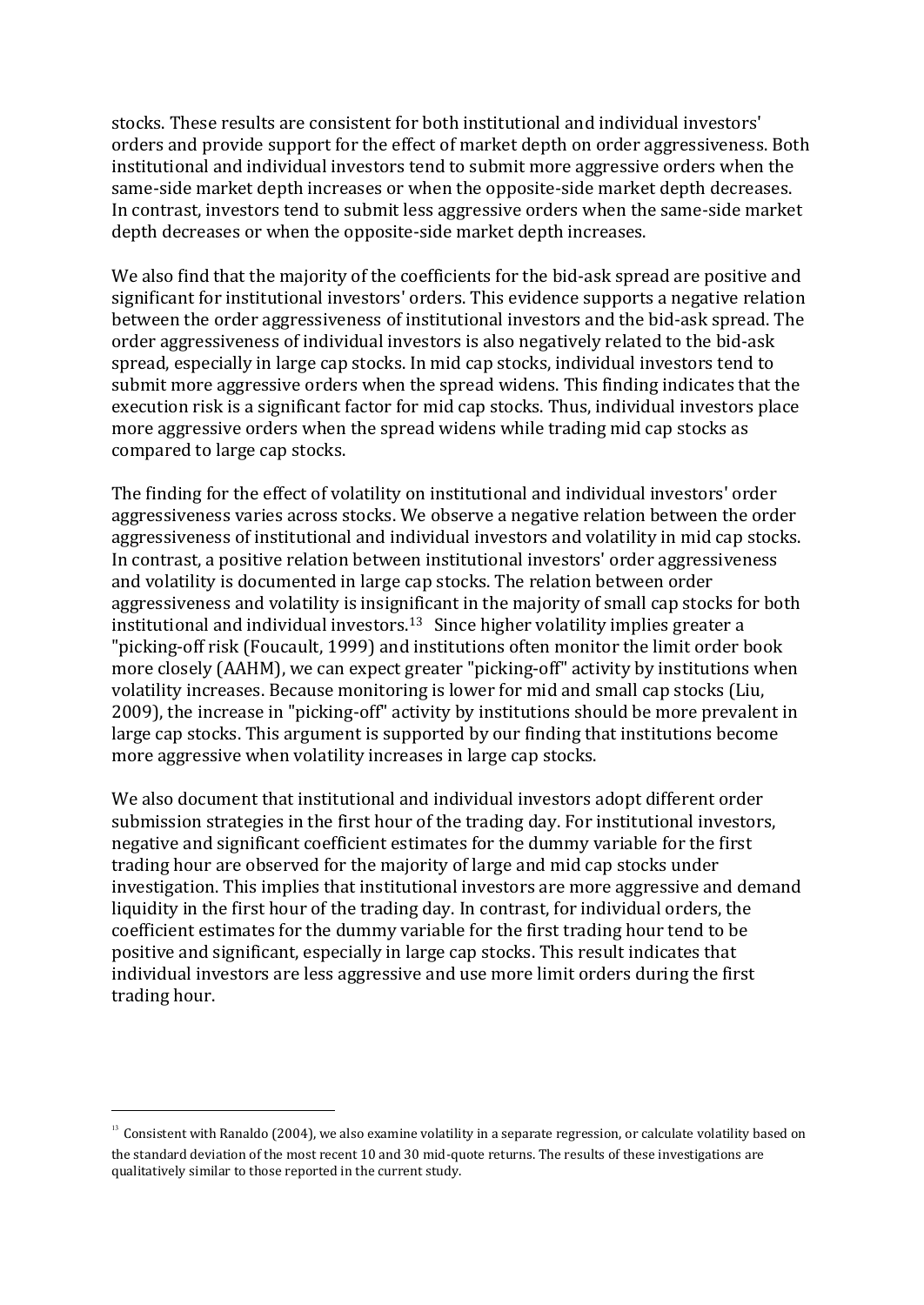With regard to the relation between order size and order aggressiveness, the results in [Table 3](#page-10-0) indicate that institutional and individual investors tend to increase their order aggressiveness when submitting large orders for large and mid cap stocks. For small cap stocks, institutional (individual) investors are less (more) aggressive when they submit a large order.

Finally, the results in [Table 3](#page-10-0) show that institutional investors' sell orders are more aggressive than their buy orders in large cap, mid cap and small cap stocks. In contrast, individual investors' sell orders are less aggressive than individual buy orders in large and mid cap stocks. In small cap stocks, the sell orders of individual investors are more aggressive than their buy orders.

#### *4.4. The order aggressiveness of buy and sell orders*

We investigate the order aggressiveness of institutional investors' buy and sell orders in [Table 4.](#page-11-0) We observe consistent results regarding the opposite-side market depth, the bid-ask spread and volatility for both buy and sell orders. In addition, in large cap and mid cap stocks, the majority of the coefficient estimates for the dummy variable for the first trading hour are negative and significant, which indicates that institutional investors tend to be more aggressive early on in the trading day in their buying and selling activities. Institutional investors are also more aggressive in their selling activities when the same-side market depth increases in all three groups of stocks while there is no clear-cut evidence for the impact of same-side market depth on institutional buying activities in mid cap stocks.

#### <span id="page-11-0"></span>**Table 4**

|                                    | Large cap stocks |                     |                        | Mid cap stocks |                   |                        | Small cap stocks |                      |                        |
|------------------------------------|------------------|---------------------|------------------------|----------------|-------------------|------------------------|------------------|----------------------|------------------------|
|                                    | Coeff            | $%$ t-stat><br>1.96 | $%$ t-stat<<br>$-1.96$ | Coeff          | $%t-stat$<br>1.96 | $%t-stat <$<br>$-1.96$ | Coeff            | $%$ t-stat ><br>1.96 | $%t-stat <$<br>$-1.96$ |
| Panel A: Institutional buy orders  |                  |                     |                        |                |                   |                        |                  |                      |                        |
| Depth <sub>same</sub>              | $-0.0486$        | 10.00%              | 60.00%                 | $-0.0129$      | 50.00%            | 43.33%                 | $-0.1001$        | 13.33%               | 50.00%                 |
| Depthopposite                      | 0.1085           | 80.00%              | 6.67%                  | 0.1177         | 70.00%            | 13.33%                 | 0.1396           | 56.67%               | 13.33%                 |
| Spread                             | 0.7894           | 66.67%              | 6.67%                  | 0.2248         | 63.33%            | 20.00%                 | 0.1432           | 66.67%               | 13.33%                 |
| Volatility                         | $-0.6095$        | 26.67%              | 56.67%                 | 0.0873         | 53.33%            | 33.33%                 | $-0.0599$        | 20.00%               | 33.33%                 |
| FirstInt                           | $-0.1161$        | O%                  | 93.33%                 | $-0.0415$      | 26.67%            | 60.00%                 | 0.0080           | 13.33%               | 26.67%                 |
| Size                               | $-0.1294$        | O%                  | 100.00%                | $-0.0418$      | 6.67%             | 83.33%                 | 0.0356           | 53.33%               | 20.00%                 |
| Panel B: Institutional sell orders |                  |                     |                        |                |                   |                        |                  |                      |                        |
| $Depth_{same}$                     | $-0.0550$        | 6.67%               | 63.33%                 | $-0.0737$      | 10.00%            | 56.67%                 | $-0.1855$        | 20.00%               | 56.67%                 |
| Depthopposite                      | 0.0984           | 83.33%              | 3.33%                  | 0.0732         | 56.67%            | 20.00%                 | 0.0707           | 43.33%               | 16.67%                 |
| Spread                             | 0.4835           | 73.33%              | 10.00%                 | 0.1052         | 50.00%            | 13.33%                 | 0.1118           | 56.67%               | 10.00%                 |
| Volatility                         | $-0.5995$        | 23.33%              | 46.67%                 | $-0.1045$      | 40.00%            | 30.00%                 | $-0.0949$        | 30.00%               | 36.67%                 |
| FirstInt                           | $-0.0933$        | 6.67%               | 80.00%                 | $-0.0435$      | 16.67%            | 60.00%                 | 0.0316           | 23.33%               | 3.33%                  |
| Size                               | $-0.1292$        | O%                  | 100.00%                | $-0.0612$      | 6.67%             | 93.33%                 | 0.0133           | 23.33%               | 40.00%                 |

The determinants of institutional buy and sell order aggressiveness.

This table presents results from the investigation of the determinants of institutional investors' buy and sell order aggressiveness. We estimate the following ordered probit model for institutional investors' buy and sell orders:  $Z_i = \beta_1$  Depth<sub>same, i</sub> +  $\beta_2$  Depth<sub>spposite, i</sub> +  $\beta_3$ Spread<sub>1</sub> +  $\beta_4$  Vola<sub>i</sub> +  $\beta_5$  FirstInt<sub>i</sub> +  $\beta_6$  Size<sub>i</sub> +  $\varepsilon$ <sub>i</sub>, where  $Z_i$  is the latent order aggressiveness, Depth<sub>samej</sub> (Depth<sub>oppostej</sub>) is the natural logarithm of the same-side (opposite-side) market depth, in terms of the number of shares, at the time of order submission. Spread, is the relative bid-ask spread at the time of the order submission. Vola, is defined as the standard deviation of the 20 most recent mid-quote retums multiplied by 100. FirstInt<sub>i</sub> is the dummy variable for the first hour of the trading day. Size<sub>i</sub> is the natural logarithm of the number of shares in the particular order. "Coeff" refers to the average of the estimated coefficients. % t-stat> 1.96 (% t-stat<-1.96) refers to the percentage of coefficients that is positive (negative) and significant at the 5% level.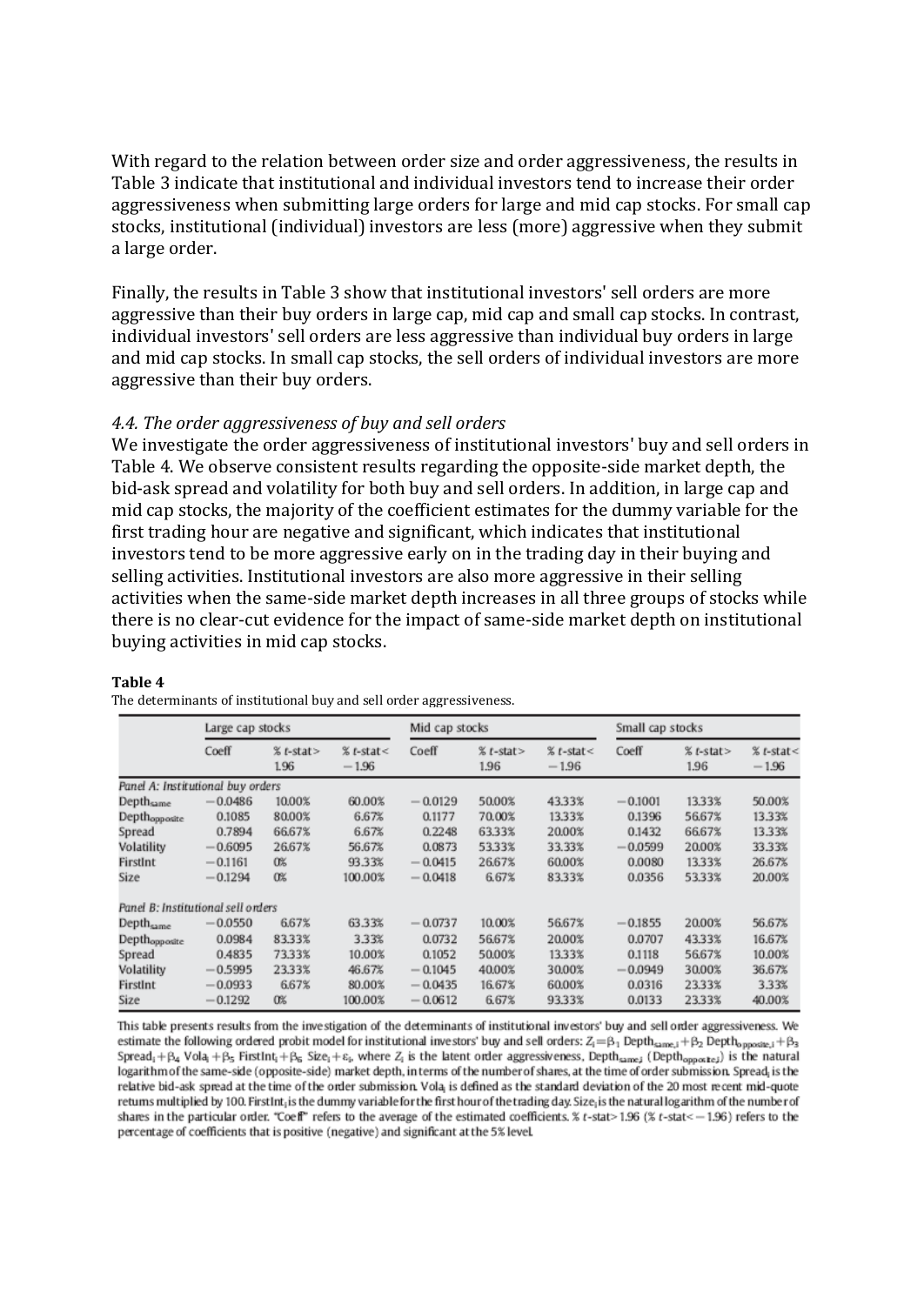The results of investigating the order aggressiveness of individual investors' buy and sell orders are given in Table 5. For individual investors, the buy and sell order aggressiveness are positively (negatively) related to the same-side market depth (the opposite-side market depth) and the order size. In addition, the results in Panel B of Table 5 indicate that the majority of the coefficient estimates for the dummy variable for the first trading hour in large cap stocks are positive and significant. This finding suggests that individual investors are less aggressive in their selling activities early on in the trading day. The most significant difference between buy and sell orders for individual investors is observed in the effect of spread on order aggressiveness in mid cap stocks. In mid cap stocks, when the spread increases, individual investors tend to submit less aggressive buy orders but more aggressive sell orders.

#### **Table 5**

|                                 | Large cap stocks |                      |                        | Mid cap stocks |                     |                        | Small cap stocks |                      |                        |
|---------------------------------|------------------|----------------------|------------------------|----------------|---------------------|------------------------|------------------|----------------------|------------------------|
|                                 | Coeff            | $%$ t-stat ><br>1.96 | $%$ t-stat<<br>$-1.96$ | Coeff          | $%$ t-stat><br>1.96 | $%$ t-stat<<br>$-1.96$ | Coeff            | $%$ t-stat ><br>1.96 | $%$ t-stat<<br>$-1.96$ |
| Panel A: Individual buy orders  |                  |                      |                        |                |                     |                        |                  |                      |                        |
| $Depth_{same}$                  | $-0.0857$        | O%                   | 83.33%                 | $-0.0841$      | 13.33%              | 70.00%                 | $-0.1842$        | 6.67%                | 60.00%                 |
| Depth <sub>opposite</sub>       | 0.0685           | 70.00%               | 10.00%                 | 0.0506         | 56.67%              | 20.00%                 | 0.1140           | 56.67%               | 23.33%                 |
| Spread                          | 1.0864           | 80.00%               | 10.00%                 | 0.0945         | 60.00%              | 30.00%                 | 0.0138           | 36.67%               | 36.67%                 |
| Volatility                      | $-0.9154$        | 16.67%               | 40.00%                 | 0.1818         | 43.33%              | 20.00%                 | $-0.0011$        | 23.33%               | 33.33%                 |
| FirstInt                        | 0.0185           | 36.67%               | 26.67%                 | 0.0058         | 26.67%              | 26.67%                 | 0.0321           | 30.00%               | 26.67%                 |
| Size                            | $-0.0376$        | 20.00%               | 76.67%                 | $-0.0543$      | 10.00%              | 80.00%                 | $-0.0127$        | 23.33%               | 50.00%                 |
| Panel B: Individual sell orders |                  |                      |                        |                |                     |                        |                  |                      |                        |
| Depth <sub>same</sub>           | $-0.0799$        | 6.67%                | 76.67%                 | $-0.0830$      | 20.00%              | 73.33%                 | $-0.1240$        | 16.67%               | 56.67%                 |
| Depthopposite                   | 0.0602           | 80.00%               | 10.00%                 | 0.0735         | 70.00%              | 10.00%                 | 0.1351           | 70.00%               | 10.00%                 |
| Spread                          | 0.6936           | 70.00%               | 6.67%                  | $-0.0666$      | 23.33%              | 50.00%                 | 0.0143           | 40.00%               | 26.67%                 |
| Volatility                      | $-0.8928$        | 30.00%               | 40.00%                 | $-0.0507$      | 26.67%              | 26.67%                 | $-0.1585$        | 20.00%               | 43.33%                 |
| FirstInt                        | 0.0594           | 80.00%               | 3.33%                  | 0.0134         | 43.33%              | 33.33%                 | 0.0172           | 33.33%               | 26.67%                 |
| Size                            | $-0.0364$        | 16.67%               | 76.67%                 | $-0.0395$      | 16.67%              | 73.33%                 | $-0.0252$        | 30.00%               | 60.00%                 |

#### **The determinants of individual buy and sell order aggressiveness.**

This table presents results from the investigation of the determinants of individual investors' buy and sell order aggressiveness. We estimate the following ordered probit model for individual investors' buy and sell orders:  $Z_i = \beta_1$  Depth<sub>same, i</sub> +  $\beta_2$  Depth<sub>opposite</sub> +  $\beta_3$ Spread<sub>1</sub> +  $\beta_4$  Vola<sub>1</sub> +  $\beta_5$  FirstInt<sub>1</sub> +  $\beta_6$  Size<sub>1</sub> +  $\varepsilon_1$ , where Z<sub>1</sub> is the latent order aggressiveness, Depth<sub>same, 1</sub> (Depth<sub>opposite, 1</sub>) is the natural logarithm of the same-side (opposite-side) market depth, in terms of the number of shares, at the time of order submission. Spread, is the relative bid-ask spread at the time of the order submission. Vola, is defined as the standard deviation of the 20 most recent midquote returns multiplied by 100. FirstInt, is the dummy variable for the first hour of the trading day. Size, is the natural logarithm of the number of shares in the particular order. "Coeff" refers to the average of the estimated coefficients. % t-stat>1.96 (% t-stat < - 1.96) refers to the percentage of coefficients that is positive (negative) and significant at the 5% level.

#### *4.5. Implication of results*

<u>.</u>

Overall, consistent with prior theoretical and empirical literature, $14$  we find strong evidence that institutional and individual order aggressiveness are positively related to the same-side market depth and negatively related to the opposite-side market depth. Market depth can be viewed as a proxy for the execution probability and thus will affect investors' order aggressiveness. When the same-side market depth increases, the execution probability of the incoming limit order is reduced. Therefore, investors are more likely to submit more aggressive orders to obtain higher execution priority in the

<sup>&</sup>lt;sup>14</sup> See for example[, Biais et al. \(1995\),](#page-16-0) [Parlour \(1998\), Griffiths et al. \(2000\), Ranaldo \(2004\),](#page-17-0) Beber and Caglio (2005), [Hall and Hautsch \(2006\),](#page-17-0) [Ellul et al. \(2007\),](#page-17-1) [Aitken et al. \(2007b\)](#page-15-0) an[d Cao et al. \(2008\).](#page-16-13)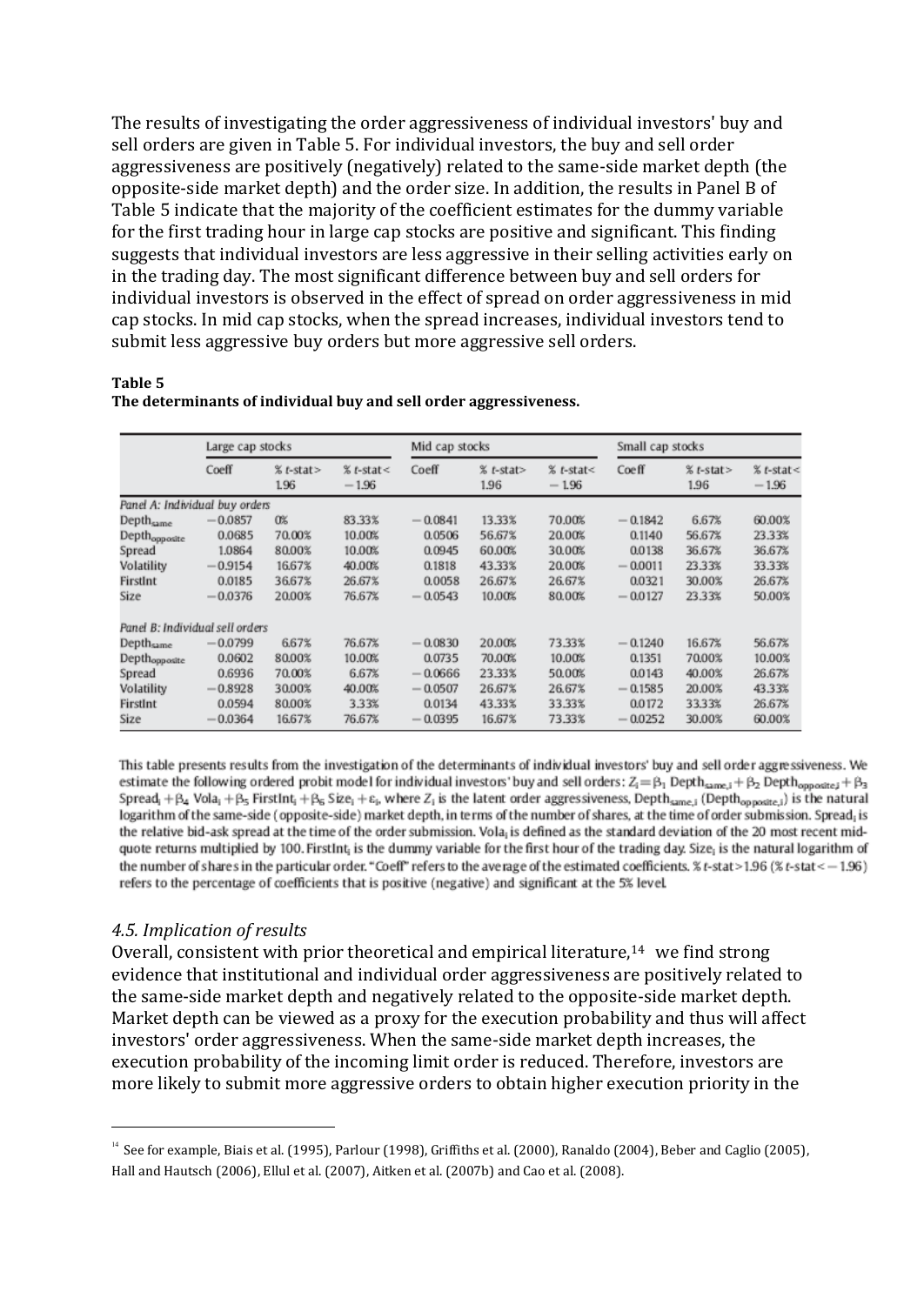book. In contrast, an increase in the market depth on the buy (sell) side increases the execution probability of limit orders on the sell (buy) side. This reduces the non-execution risk for limit orders and therefore, investors may prefer limit orders over market orders when the opposite-side market depth increases.

Our empirical results regarding the impact of bid-ask spread on order aggressiveness supports a negative relation between order aggressiveness and the bid-ask spread. Both institutional and individual investors submit less aggressive orders when spreads tend to be high. Individual investors submit more aggressive orders in mid cap stocks as compared to large cap stocks when the spread widens. This finding implies that non-execution risk is a significant factor for individual investors while trading mid cap stocks. Individual investors differ from institutional investors in their timely knowledge of the order book. This informational disadvantage induces them to place more aggressive orders even when the spread is high for mid cap stocks.

Our finding regarding the effect of volatility on order aggressiveness suggests a negative relation between order aggressiveness and volatility in mid cap stocks. This is consistent with the prediction of the [Foucault \(1999\)](#page-17-3) model. In large cap stocks, we document a positive relation between institutional investors' order aggressiveness and volatility. Consistent with [Foucault \(1999\),](#page-17-3) we argue that increases in volatility imply greater "picking-off" risk for limit order submitters. In addition, AAHM suggest that since institutional investors often pay higher fees for more continuous monitoring of the state of the limit order book, the "picking-off" risk is more applicable to individual investors. Therefore, institutional investors have incentives to incur higher monitoring costs and place aggressive orders when volatility increases in order to profit from "picking-off" stale limit orders. Since monitoring is lower for mid and small cap stocks [\(Liu, 2009\)](#page-17-0) and the transaction costs are higher for those stocks compared to large cap stocks, it is much more difficult and less profitable for institutional investors to adopt this trading strategy in mid and small cap stocks. Thus, we observe a positive relation between volatility and order aggressiveness for institutional investors in large cap stocks but not in mid cap and small cap stocks. A positive relation between order aggressiveness and volatility for institutional investors is consistent with the notion that institutional investors monitor the limit order book more closely and "pick-off" stale limit orders when volatility increases.<sup>15</sup>

The results in Table 2 and the results regarding the dummy variable for the first trading hour presented in [Table 3](#page-10-0) also indicate that institutional investors and individual investors in our study follow a different order submission pattern over the trading day. Institutional investors are potentially better-informed, they submit more aggressive orders early on in the trading day when information asymmetry is high and prices have not converged to their true value. As trading progresses and information is incorporated into prices, institutional investors switch  $t^{16}$ o using limit orders and

<sup>&</sup>lt;sup>15</sup> The "picking-off" activities are more likely to originate from active institutions such as hedge funds and proprietary trading desks rather than mutual funds and insurance companies (AAHM).

<sup>&</sup>lt;sup>16</sup> See for example[, Szewczyketal. \(1992\),](#page-17-0) [Alangaretal. \(1999\),](#page-16-7) [Dennis and Weston \(2001\),](#page-17-4) [Chakravarty \(2001\)](#page-16-8) and [Anandetal. \(2005\).](#page-16-5)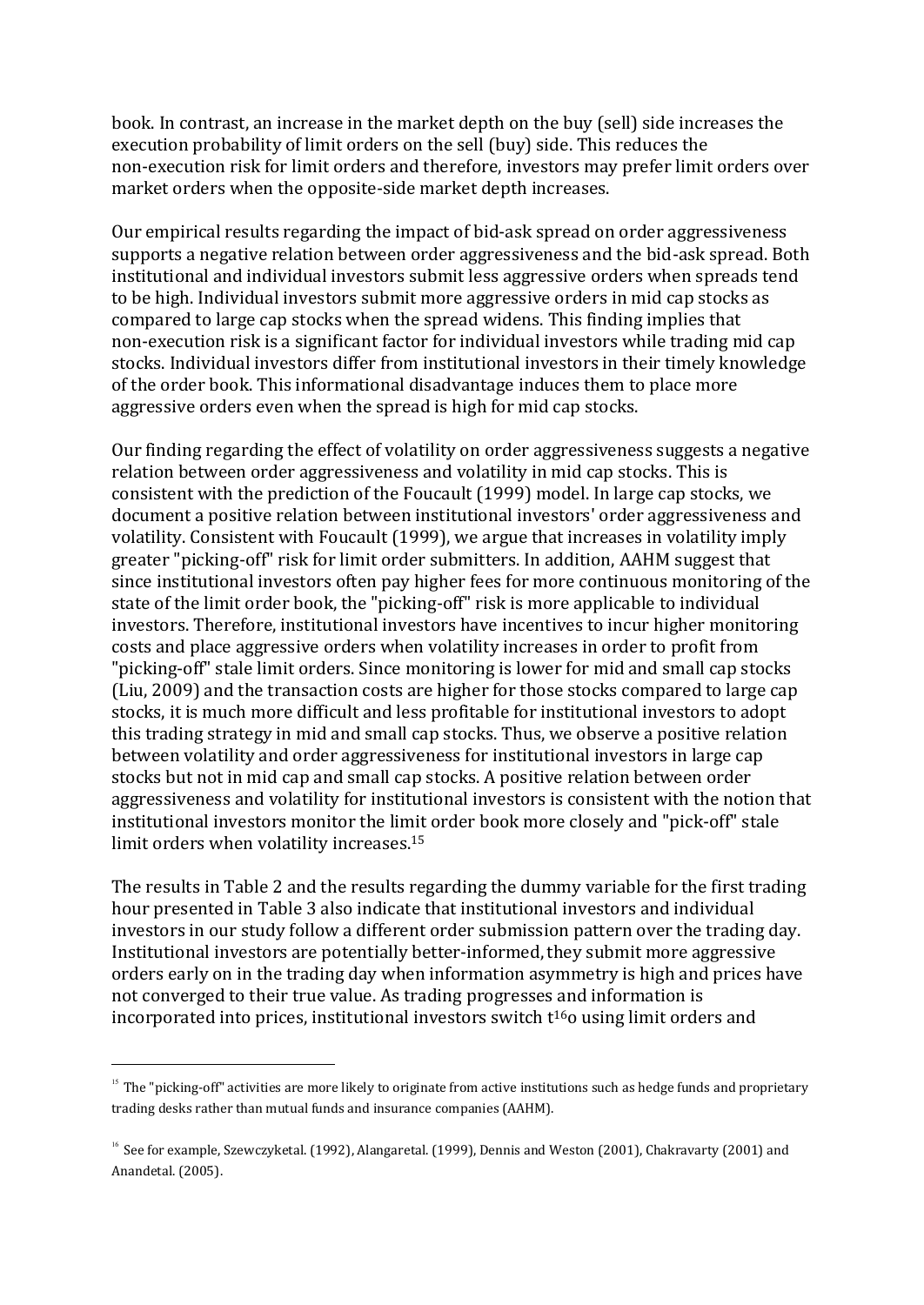provide liquidity to the market. This pattern in the order submissions of institutional investors is consistent with the experimental findings of the informed traders' order submission pattern as documented in [Bloomfield et al. \(2005\).](#page-16-1) However, in contrast to [Bloomfield et al. \(2005\),](#page-16-1) institutional investors increase their order aggressiveness towards the end of the day. Individual investors behave in the opposite direction to institutional investors; they are less aggressive early on in the trading day when information asymmetry and the "picking-off" risk are high. As trading progresses, individual investors become more aggressive in their order submissions, especially when the trading expiration approaches. The increase in order aggressiveness of institutional and individual investors towards the end of the trading day is consistent with [Harris's \(1998\)](#page-17-0) prediction. Institutional and individual investors appear to have daily trading targets and they become more aggressive towards the end of the trading day to achieve their trading targets.

Our findings in [Table 3](#page-10-0) indicate that institutional investors tend to increase their order aggressiveness when submitting large orders. Many large orders are information driven. This is because in markets with pre-trade transparency, institutions would like to prevent front-running when they place large limit orders. In contrast, in small cap stocks, institutional investors are often less aggressive when they submit a large order. This is because there is less monitoring by other institutional investors and therefore lower risk of front-running. Individual investors in general are less likely to trade, seeking to exploit private information. Thus, they are less likely to be exposed to the risk of front-running. Therefore, we observe consistent results for the relation between order size and order aggressiveness for individual investors.

The evidence documented in [Table 4](#page-11-0) suggests that in large cap stocks, institutional investors are more aggressive in their buying activities than in their selling activities when volatility increases. In addition, institutions are more aggressive in their buying activities than in their selling activities in the first hour of the trading day. Individual investors are also less aggressive in their selling activities than in their buying activities in the first trading hour, especially in large cap stocks. These results indicate that if the order submissions of institutions and individuals in the first trading hour or in reaction to changes in volatility in large cap stocks can be explained by the information advantage institutions have over individuals, institutional buy orders are likely to be more informative than institutional sell orders. This finding is consistent with prior empirical evidence that buy orders are more likely to be motivated by information than sell orders (see, for example, [Griffiths et al., 2000 and Ranaldo, 2004\)](#page-17-0). Individual investors also display more aggressive selling behavior as compared to buying behavior when the bid-ask spread widens in mid cap stocks. It appears that they are less sensitive to transaction costs while selling but are more concerned with non-execution risk.

The economic theory of capacity-constrained pricing and congestion-based premiums suggest that higher trading volume and excess buying or selling pressure over market depth at the ask or bid quote can result in an increase in the ask quote and a decrease in the bid quote, which subsequently leads to wider spread.<sup>17</sup> Higher trading volume can also reduce non-execution risk and thus make orders less aggressive. Thus, these

 $17$  Se[e Harris et al. \(1995\)](#page-17-0) for a discussion and test of this theory.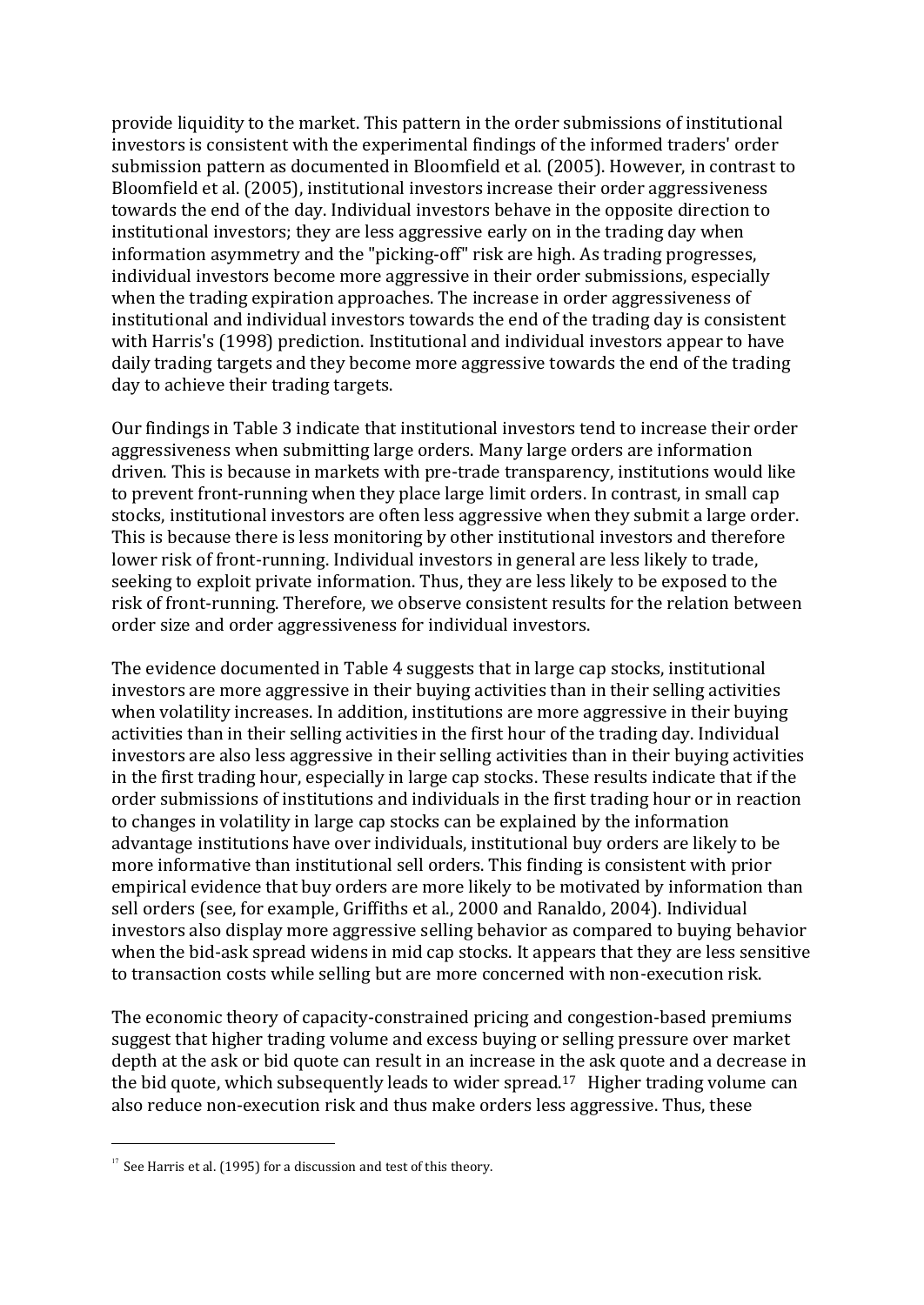arguments can also explain the effect of bid-ask spread on investors' order aggressiveness. [Harris and McInish \(2000\)](#page-17-0) also suggest that these arguments are separate for buy-side regimes and sell-side regimes. Therefore, a question for future research is why do individual buyers' and sellers' respond differently to changes in spread for mid cap stocks while they respond in a similar manner for large cap stocks. Furthermore, why is this difference more apparent for individual buyers and sellers than institutional buyers and sellers?<sup>18</sup>

## <span id="page-15-1"></span>**5. Conclusion**

This paper investigates the determinants of the order aggressiveness of institutional and individual investors on the ASX. We report strong evidence that the order aggressiveness of institutional and individual investors is positively related to same-side market depth and negatively related to opposite-side market depth. These findings indicate that traders consider non-execution risk while deciding on their order placement strategy. Both individual and institutional traders submit less aggressive orders when spreads are high while trading large cap stocks. However, individual investors switch to a more aggressive strategy while trading mid cap stocks even if spreads are wide. We ascribe this critical difference between individual and institutional traders to their sensitivity to non-execution risk. Individual investors are at an informational disadvantage with respect to their timely knowledge of the order book as compared to institutional investors and hence alter their strategy to cope with non-execution.

<span id="page-15-0"></span>Furthermore, institutional investors place more aggressive orders under volatile market conditions in order to profit from "picking-off" stale limit orders. As monitoring is lower and transaction costs are higher for mid cap and small cap stocks, traders are less aggressive in their order placement when volatility increases in these stocks. Institutional and individual investors follow different order placement strategies at the beginning of the trading day. Whereas institutional traders place more aggressive orders early in the trading day to exploit potential short-lived information, their individual counterparts are less aggressive initially and become more aggressive as the trading day progresses. Institutional traders also place more aggressive sell orders as compared to buy orders. This finding implies that their perceived opportunity costs of not selling exceed the costs of not buying. We believe that our research is potentially useful to traders, policy makers and fund managers. Further research on explicit measurement of trading costs during different phases of the market is likely to be valuable to both practitioners and policy makers.

## **Acknowledgement**

.

We thank the participants of the 20th Australasian Finance & Banking Conference Sydney 2007, the University of Sydney Microstructure Conference 2008, the FMA European Meeting in Prague 2008, the participants of the seminar program at the University of New South Wales, Georgetown University, University of Hawaii, University of Bonn, and Q-group Australia (Melbourne), and in particular Jim Angel, an anonymous referee, Carole Comerton-Forde (The Guest Editor), David Feldman, Sam Ferraro, Kingsley Fong, Thomas Henker, Raymond Liu, Rob Neal, Peter Pham, Lee Pinkowitz,

 $18$  We thank the referee for suggesting this line of research.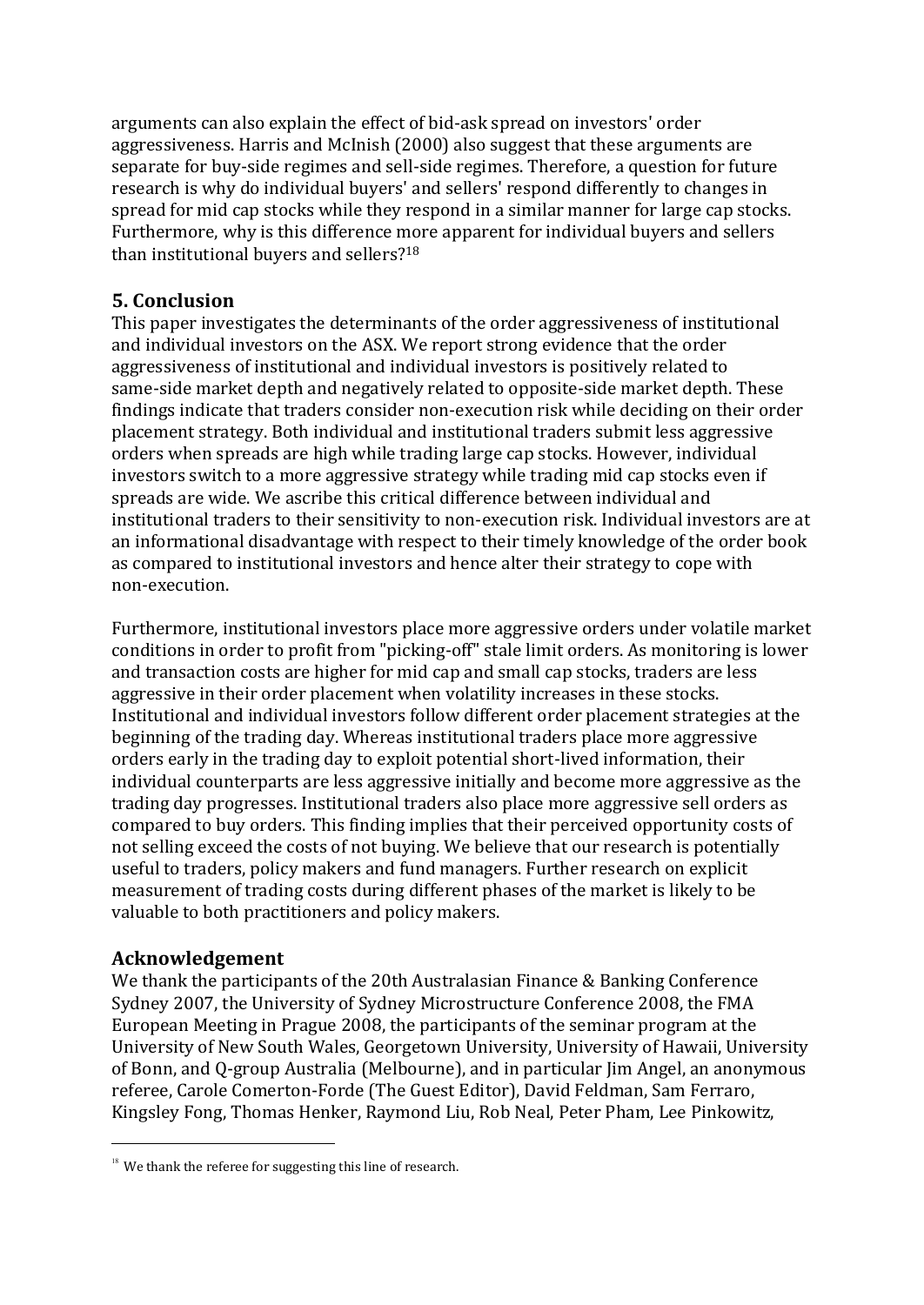Ghon Rhee (The Editor), Matt Ross, Richard Sweeney, Peter Swan and Erik Theissen for their helpful comments and constructive suggestions on earlier versions of this paper. We are grateful to the Australian Stock Exchange (ASX) and the Securities Industry Research Centre of Asia-Pacific (SIRCA) for providing the confidential data used in this study. The usual caveat applies.

#### **References**

Aitken, M., Almeida, N., Harris, F.H. deB., McInish, T.H., 2007a. Liquidity supply in electronic markets. Journal of Financial Markets 10, 144-168.

<span id="page-16-7"></span>Aitken, M., Brown, P., Wee, M., 2007b. Institutional versus retail traders: a comparison of their order placement strategies. Working paper, University of Western Australia.

<span id="page-16-5"></span>Alangar, S., Bathala, C., Rao, R., 1999. The effect of institutional interest on the information content of dividend-change announcements. Journal of Financial Research 22,429-448.

<span id="page-16-10"></span>Anand, A., Chakravarty, C., Martell, T., 2005. Empirical evidence on the evolution of liquidity: choice of market versus limit orders by informed and uninformed investors. Journal of Financial Markets 8, 265-287.

<span id="page-16-9"></span><span id="page-16-3"></span>Australian Stock Exchange, 2003. ASX market reforms - enhancing the liquidity of the Australian equity market. Market consultation paper of the Australian Stock Exchange, pp. 1 -41.

Australian Stock Exchange, 2005. Enhancing the liquidity of the Australian equity market. Decisions on reforms paper of the Australian Stock Exchange, pp. 1-14.

<span id="page-16-4"></span>Bae, K-H., Jang, H., Park, K.S., 2003. Traders' choice between limit and market orders: evidence from NYSE stocks. Journal of Financial Markets 6, 517-538.

<span id="page-16-0"></span>Beber, A., Caglio, C., 2005. Order submission strategies and information: empirical evidence from the NYSE. Working paper, University of Pennsylvania.

<span id="page-16-1"></span>Biais, B., Hillion, P., Spatt, C., 1995. An empirical analysis of the limit order book and the order flow in the Paris Bourse. Journal of Finance 50,1655-1689.

<span id="page-16-13"></span>Bloomfield, R., O'Hara, M., Saar, G., 2005. The "make or take" decision in an electronic market: evidence on the evolution of liquidity. Journal of Financial Economics 75, 165-200.

Cao, C., Hansch, O., Wang, X., 2008. Order placement strategies in a pure limit order book market. Journal of Financial Research 31, 113-140.

<span id="page-16-8"></span><span id="page-16-2"></span>Chakravarty, S., 2001. Stealth trading: which traders' trades move stock prices? Journal of Financial Economics 61, 289-307.

Chung, K.H., Van Ness, B.F., Van Ness, R.A., 1999. Limit orders and the bid-ask spread. Journal of Financial Economics 53, 255-287.

<span id="page-16-12"></span><span id="page-16-11"></span>Cohen, K., Maier, S., Schwartz, R., Whitcomb, D., 1981. Transaction costs, order placement strategy and the existence of bid-ask spread. Journal of Political Economy 89, 287-305.

Comerton-Forde, C., Tang, K.M., 2009. Anonymity, liquidity and fragmentation. Journal of Financial Markets 12, 337-367.

<span id="page-16-6"></span>Comerton-Forde, C., Frino, A., Mollica, V., 2005. The impact of limit order anonymity on liquidity: evidence from Paris, Tokyo and Korea. Journal of Economics and Business 57, 528-540.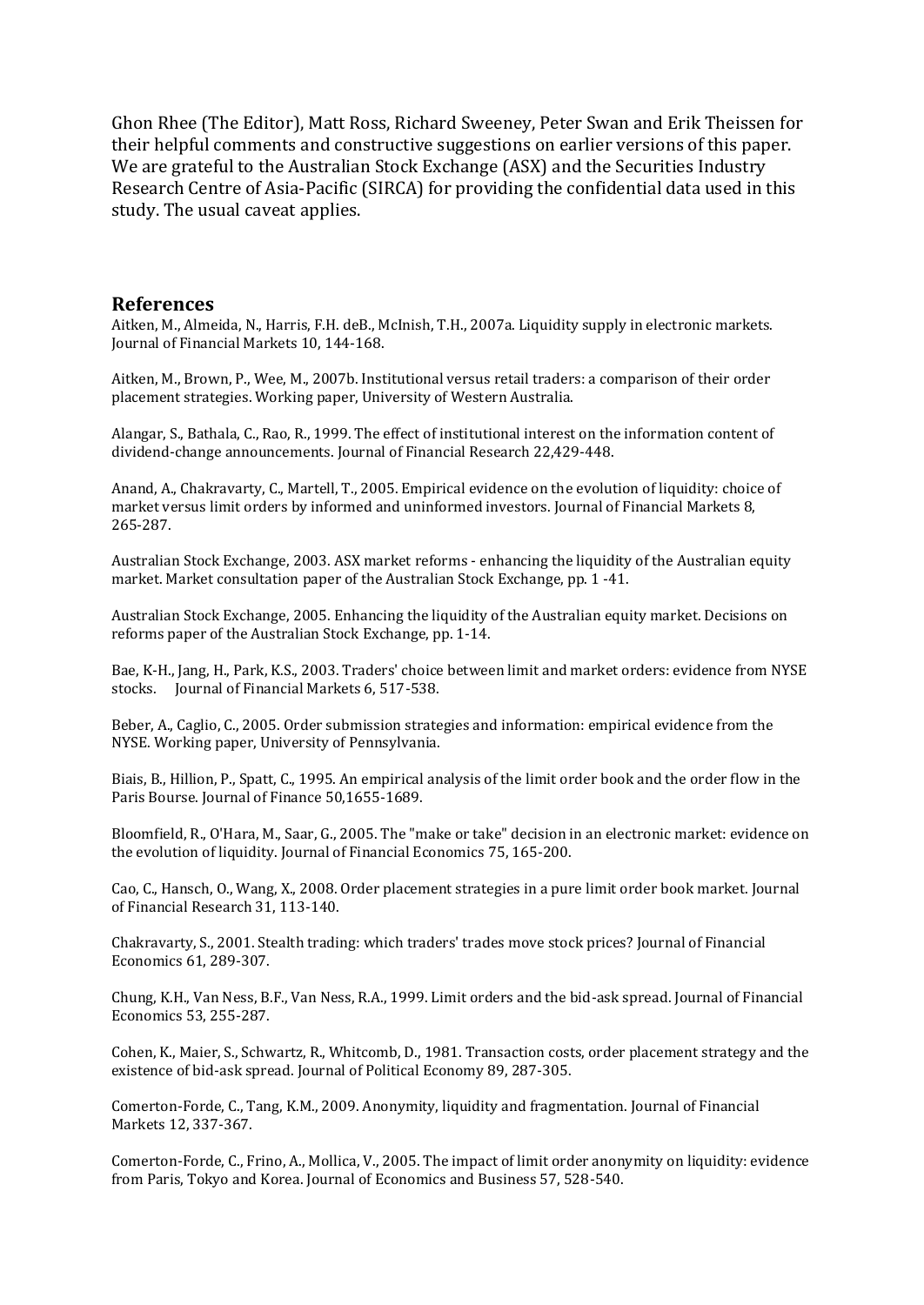<span id="page-17-4"></span><span id="page-17-3"></span><span id="page-17-1"></span>D'Aloisio, T., 2005. ASX: an important part of Australia's capital markets. Paper presented at the Australian Shareholders' Association Conference, July 13, in Sydney, Australia.

Dennis, P., Weston, J., 2001. Who's informed: an analysis of information and ownership structure. Working paper, Rice University.

Ellul, A., Holden, C.W., Jain, P., Jennings, R., 2007. Order dynamics: recent evidence from the NYSE. Journal of Empirical Finance 14, 636-661.

<span id="page-17-5"></span><span id="page-17-2"></span>Foucault, T., 1999. Order flow composition and trading costs in a dynamic limit order market. Journal of Financial Markets 2, 99-134.

Foucault, T., Moinas, S., Theissen, E., 2007. Does anonymity matter in electronic limit order markets? Review of Financial Studies 20, 1707-1747.

<span id="page-17-0"></span>Glosten, L.R., 1994. Is an electronic open limit order book inevitable? Journal of Finance 49,1127-1161.

Griffiths, M.D., Smith, B., Turnbull, D.A.S., White, R.W., 2000. The costs and determinants of order aggressiveness. Journal of Financial Economics 56, 65-88.

Hall, A.D., Hautsch, N., 2006. Order aggressiveness and order book dynamics. Empirical Economics 30, 973-1005.

Handa, P., Schwartz, R.A., Tiwari, A., 2003. Quote setting and price formation in an order driven market. Journal of Financial Markets 6, 461 -489.

Harris, L., 1998. Optimal dynamic order submission strategies in some stylized trading problems. Financial Markets, Institutions and Instruments 7, 1 -75.

Harris, L., Hasbrouck, J., 1996. Market vs. limit orders: the SuperDOT evidence on order submission strategy. Journal of Financial and Quantitative Analysis 31, 213-231.

Harris, F.H.deB., McInish, T.H., 2000. A regime-level empirical model of the specialist quote revision process. Review of Quantitative Finance and Accounting 14, 399-417.

Harris, F.H.deB., McInish, T.H., Chakravarty, R.R., 1995. Bids and asks in disequilibrium market microstructure: the case of IBM. Journal of Banking and Finance 19, 323-345.

Hasbrouck, J., Saar, G., 2002. Limit orders and volatility in a hybrid market: the Island ECN. Working paper, Stern Business School, New York University.

Hendershott, T., Moulton, P.C., 2008. Speed and stock market quality: the NYSE's hybrid. Working paper, Fordham University.

Jain, P., 2003. Institutional design and liquidity at stock exchanges around the world. Working paper, University of Memphis.

Liu, W-M., 2009. Monitoring and limit order submission risks. Journal of Financial Markets 12,107-141.

Moulton, P.C., 2006. Who trades with whom, and when? Working paper, Fordham University.

Parlour, C., 1998. Price dynamics in limit order markets. Review of Financial Studies 11, 789-816.

Pascual, R., Veredas, D., 2004. What pieces of limit order book information are informative? Working paper, Universite catholique de Louvain.

Ranaldo, A., 2004. Order aggressiveness in limit order book markets. Journal of Financial Markets 7, 53-74.